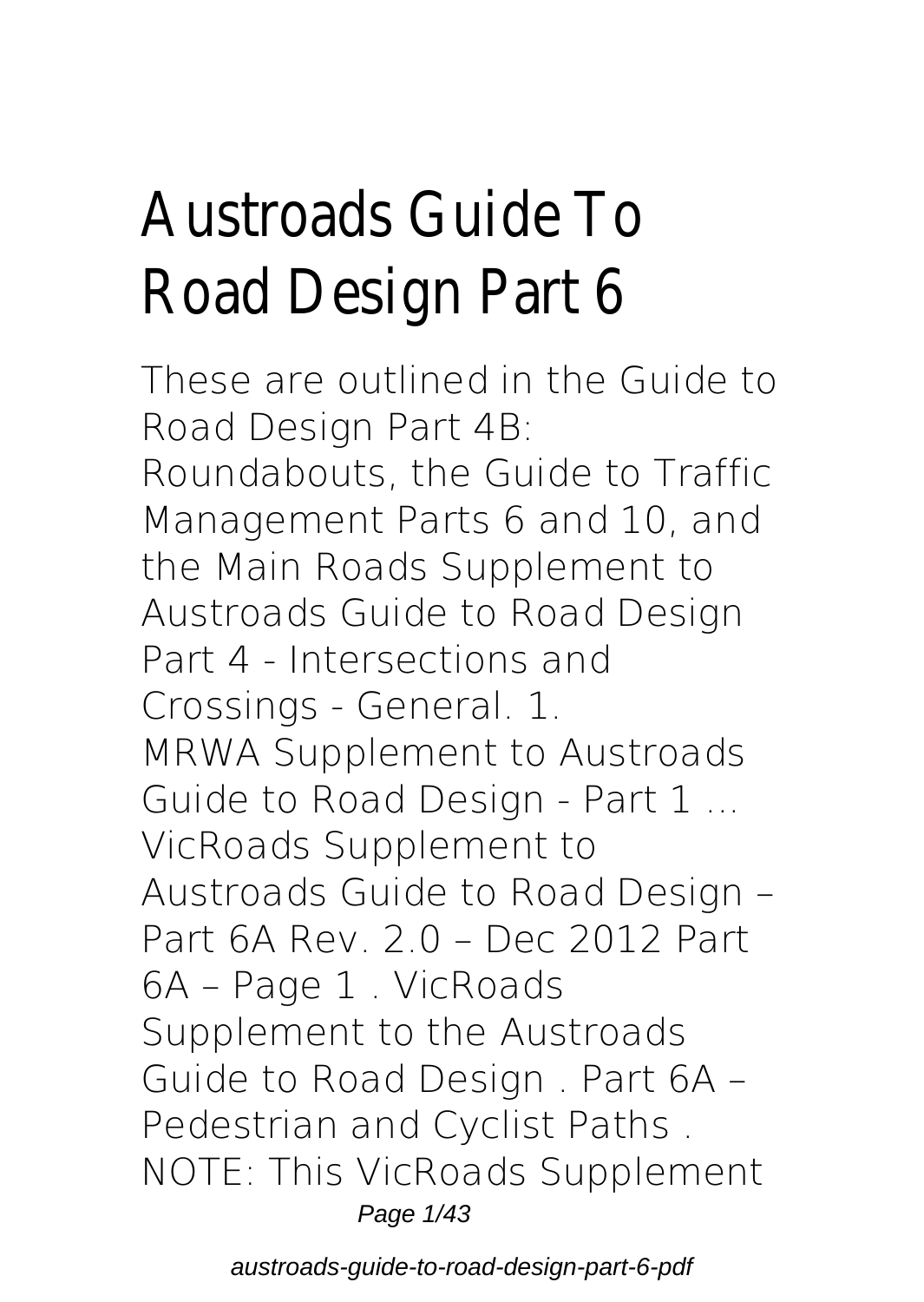must be read in conjunction with the Austroads Guide to Road Design.

**Guide to Road Design | Austroads** Austroads Guide to Road Design Part 3: Session 1 of 2 Austroads Guide to Road Tunnels - An overview of the three-part series *Drainage Design -- an overview of the Austroads Guide to Drainage Design* **Roadway Fundamentals - Introduction to road design, cross sections and alignments** 2016 10 25 14 00 Austroads Guide to Road Design Part 3 Geometric Design 2 Part Webinar Basic Geometric Road Design *Road Layout using the Principles of Roadway Hierarchy. (No Mods) SIX THINGS TO AVOID IN CITIES SKYLINES From A Town Planner* COMPLETE BEGINNERS GUIDE TO PUBLIC Page 2/43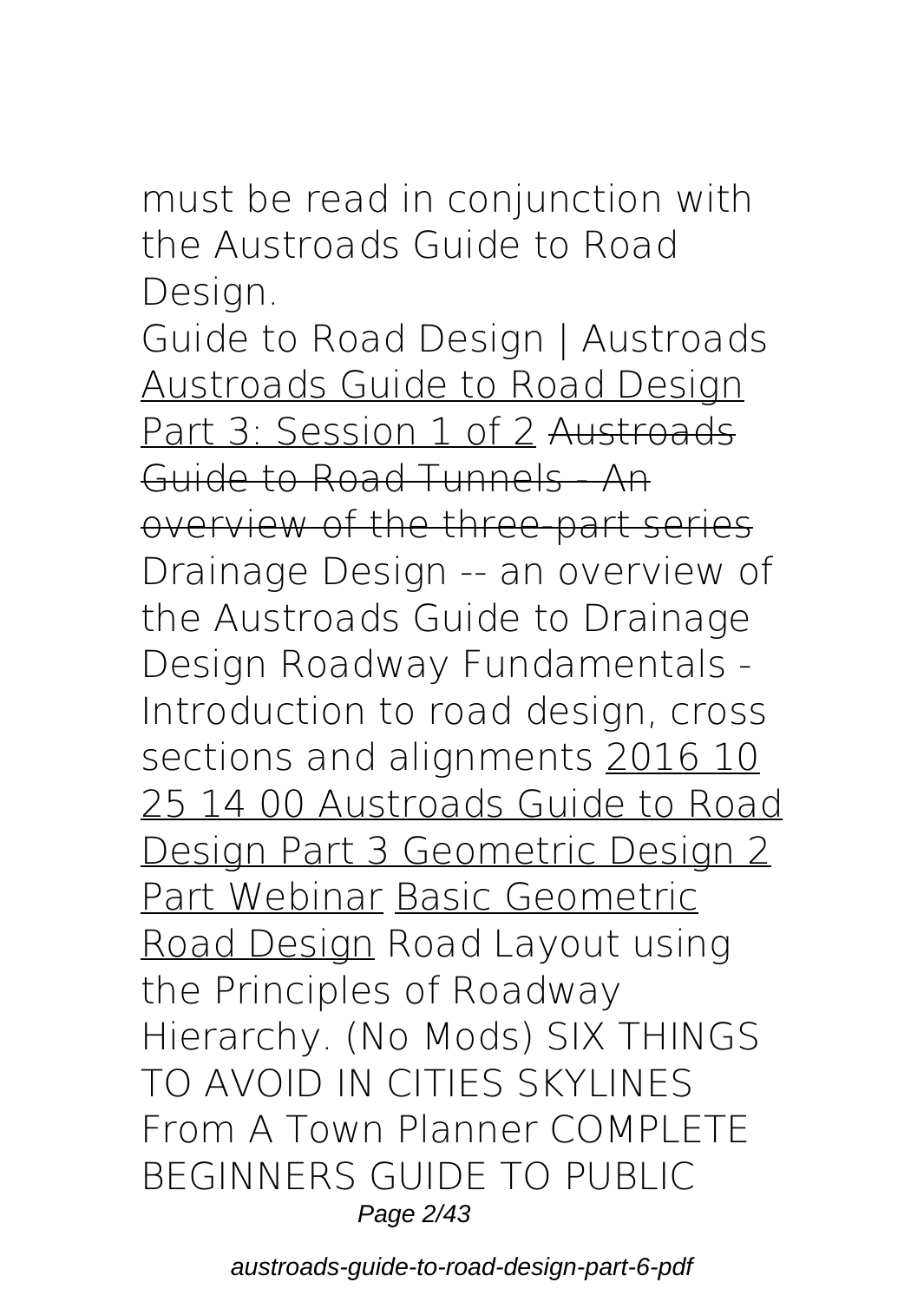TRANSPORT in Cities Skylines | Town Planner Tips *Why Roundabouts Are So Important* How to analyze and fix traffic congestion - 5 Top Tips for Cities Skylines*THE BATTERY | A Super-Easy Start in Cities: Skylines* **Road Hierarchy with Czardus | Tutorial |**

**Cities: Skylines**

Farm roadway design*AASHTO Bike Guide Video* Project Geometric Design Requirements Highway Design - Introduction to Horizontal and Vertical Alignment Infrastructure Thought Leaders Series: Pavement Design and Stabilisation Mechanisms (VIC)e Road Hierarchy Tutorial | Cities: Skylines | Ep. 10

Road Layout Basics — Design Guide (Cities Skylines Tutorial) *Principles of Road Hierarchy |* Page 3/43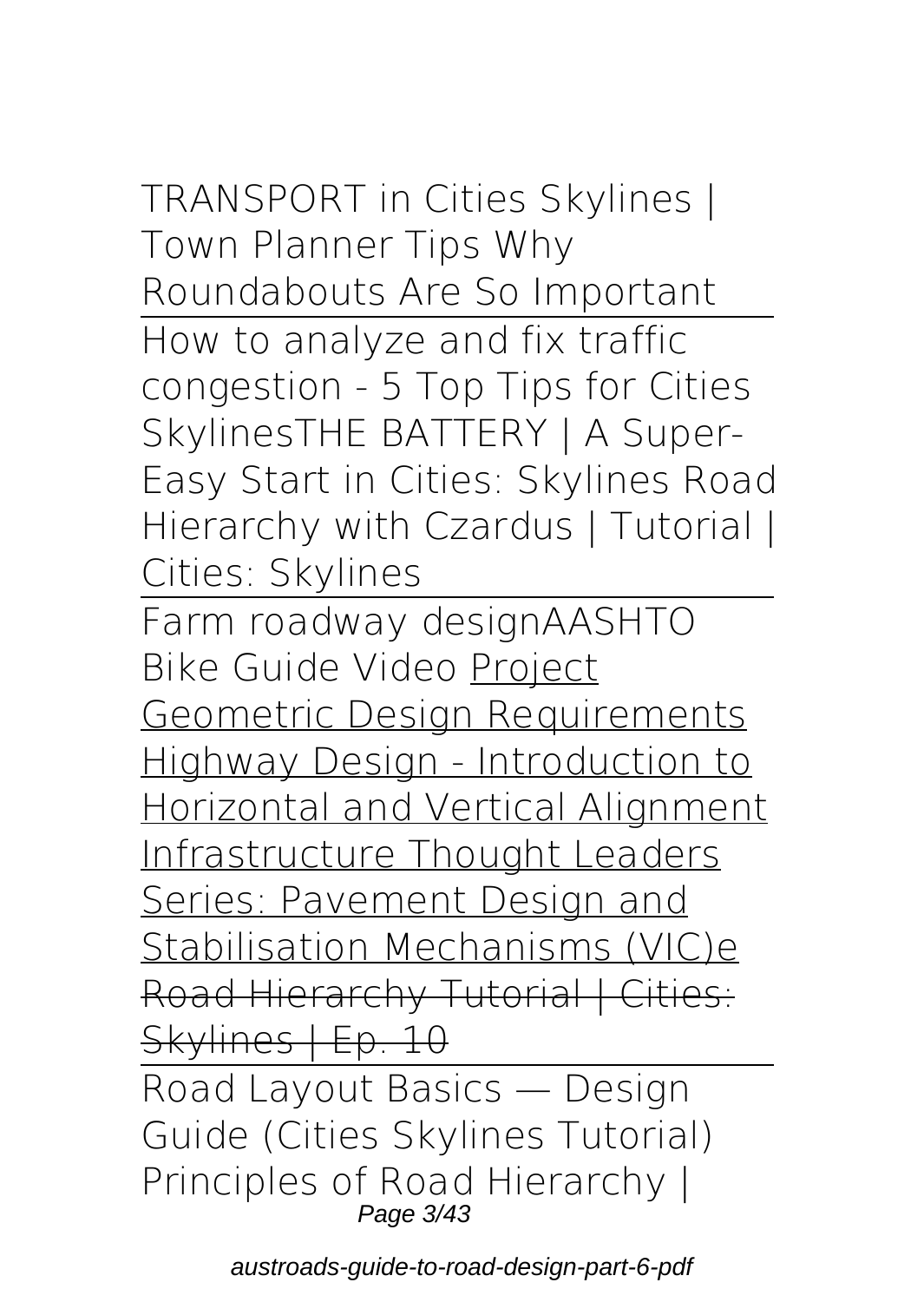*Unmodded Cities: Skylines – Design and Manage, Part 52* **2 Part Webinar A new approach to asphalt pavement design session 1** *Road design using Civil 3D - Quick start guide - All steps Civil Designer Software User Guide Tutorial (3) - Road Design* New Austroads Standards: QTMR - 12d Model International User Conference 2010 Design of Flexible Pavement | Lecture-13 Road Layout and Design with Pres | Modded Tutorial | Cities: Skylines *AASHTO Bike Guide: Off Road Facilities: Shared Use Path Design Oct. 9, 2012* ROAD DESIGN TUTORIAL FROM START TO FINISH **Austroads Guide To Road Design** The Austroads Guide to Road Design is intended to provide Page 4/43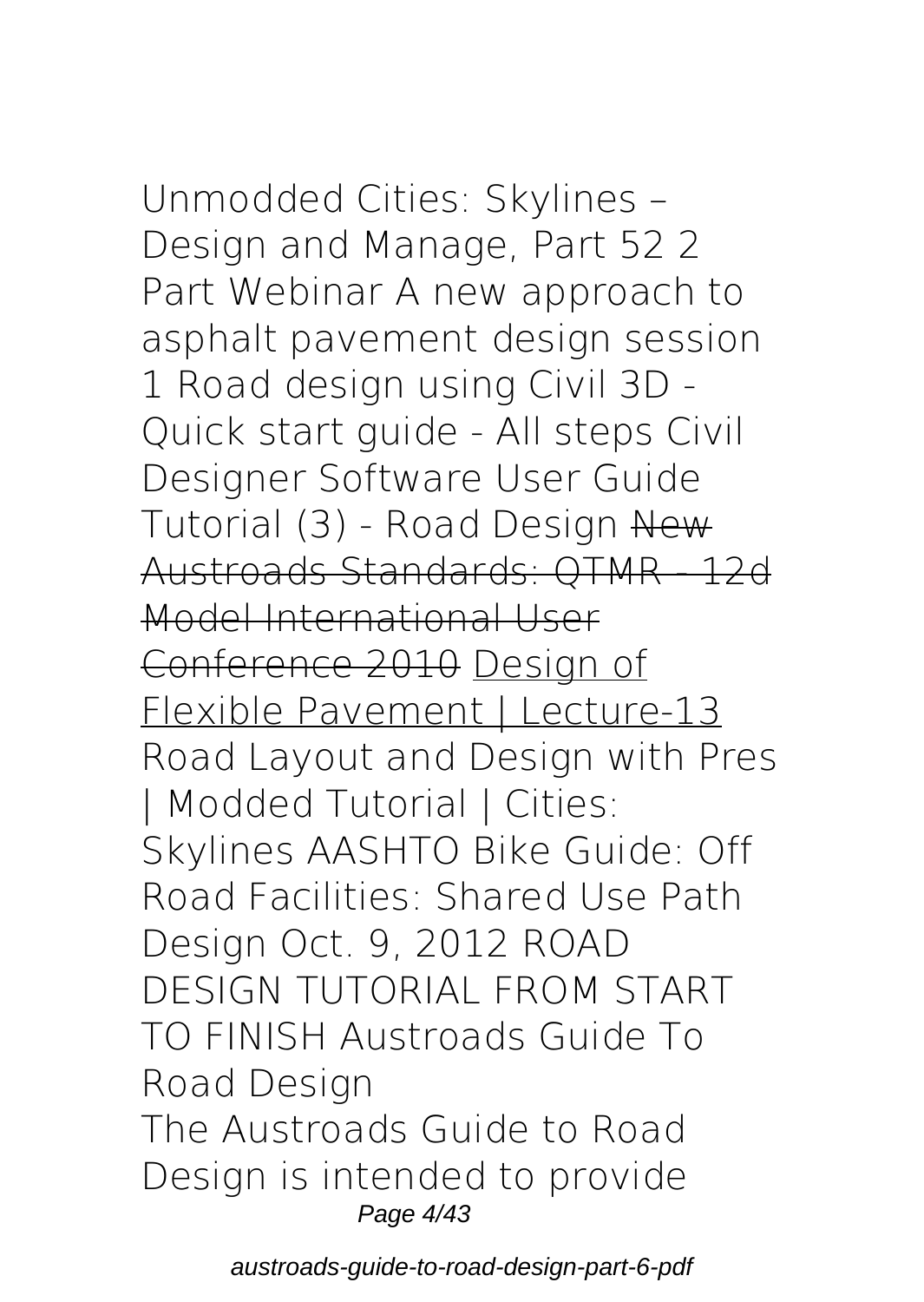designers with a framework that promotes efficiency in design and construction, economy, and both consistency and safety for road users. The guide moves away from rigid design limits as the basis for achieving these goals, and promotes the concept of 'context-sensitive design'.

**Guide to Road Design | Austroads** Austroads' Road Design Task Force and their projects. Guide to Road Design An overview of the Guide to Road Design which is intended to provide designers with a framework that promotes efficiency and economy in design and construction, and consistency and safety for road users.

**Road Design | Austroads** Page 5/43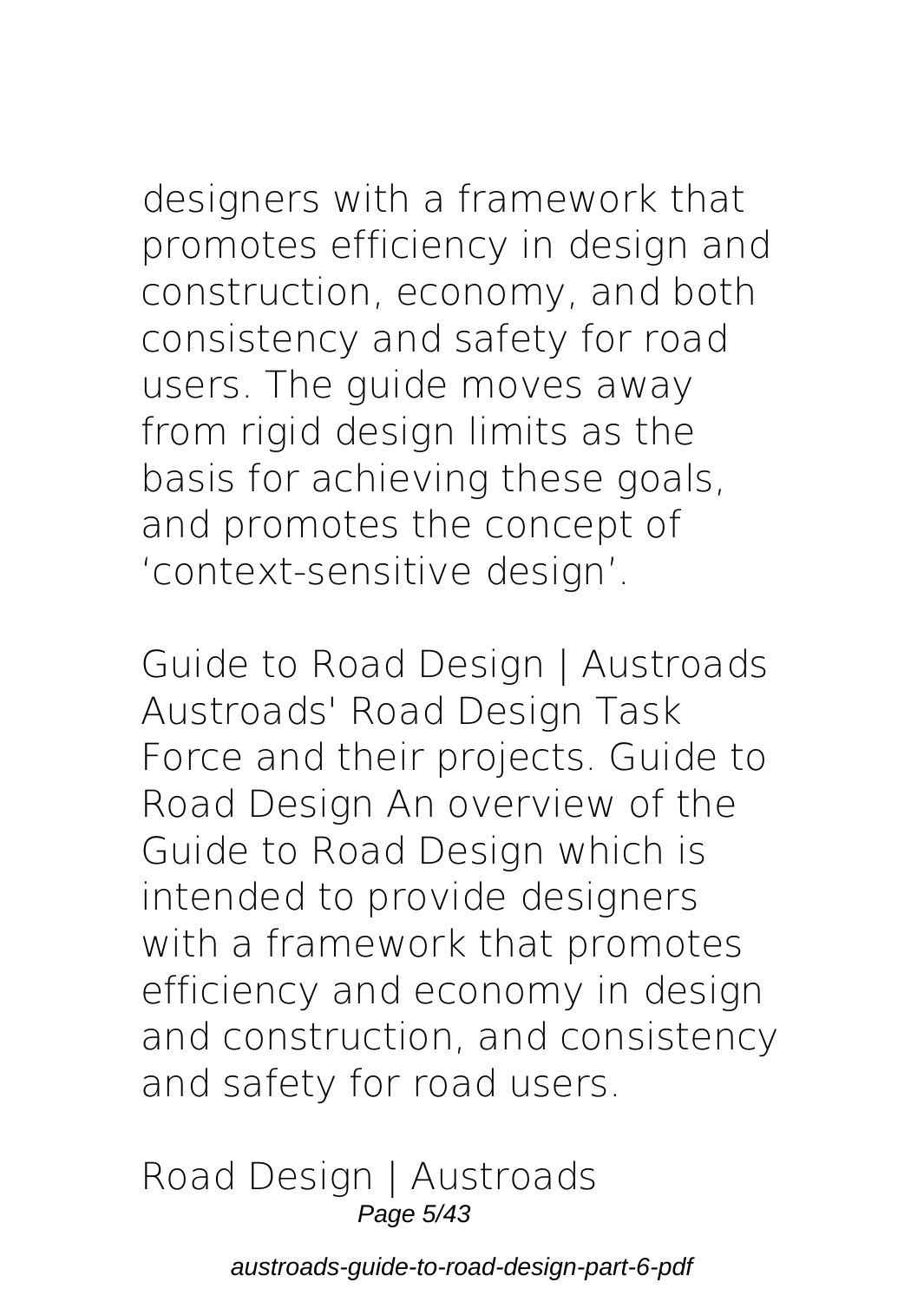Overview and Abstract. Guide to Road Design Part 3: Geometric Design provides road designers and other practitioners with information about the geometric design of road alignments. Design parameters include: road classification; design speeds; design vehicles; alignment controls; cross-section components, including travel lanes, shoulders and verges; and provisions for public transport and cyclists.

**Guide to Road Design Part 3: Geometric Design - Austroads** Guide to Road Design Part 7: Geotechnical Investigation and Design provides those engaged in road design activities with a basic understanding and appreciation Page 6/43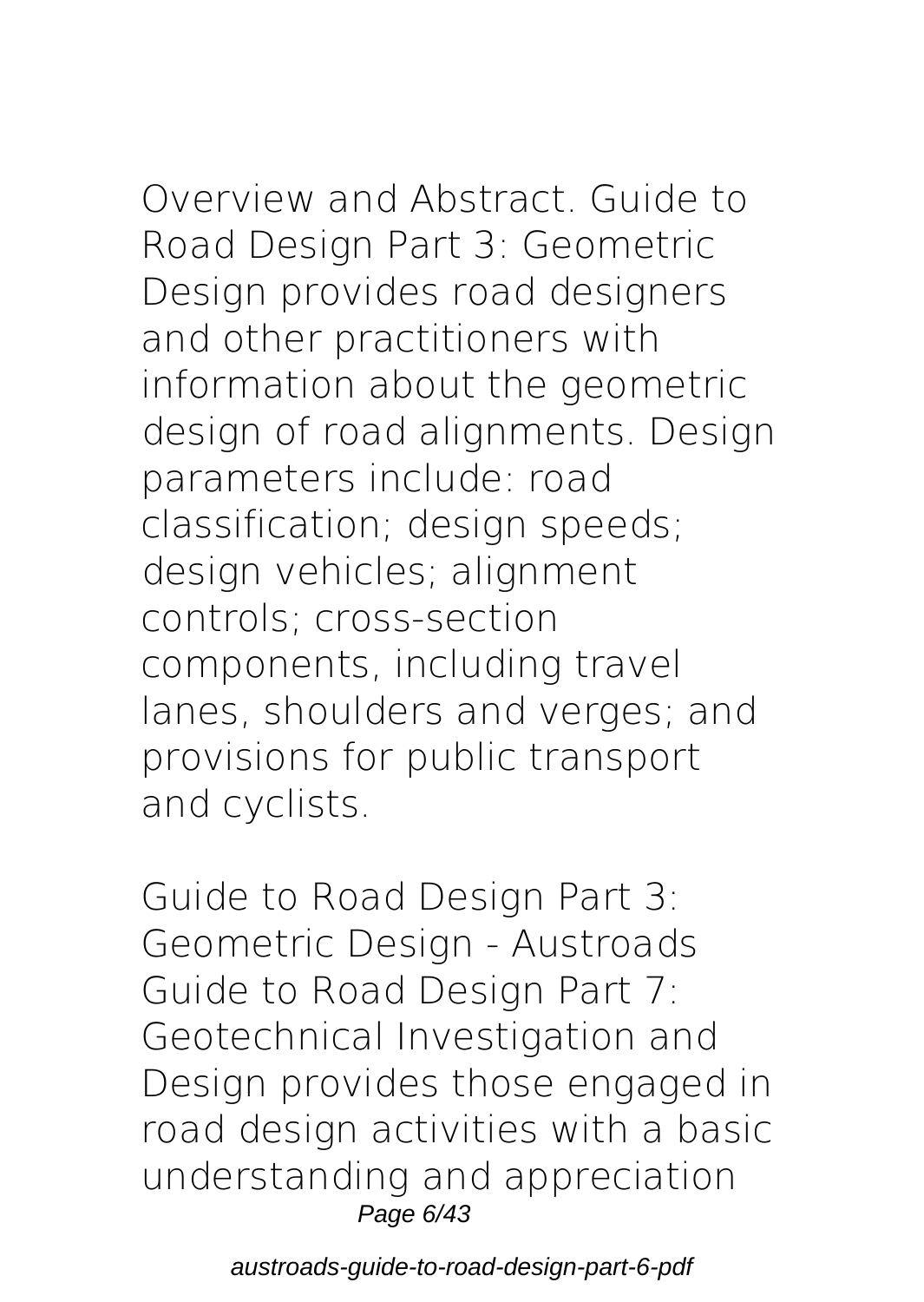of the importance of geotechnical investigations and how road design outcomes and other design activities are influenced by site conditions, associated ground response, geological hazards and locally available materials. The information also provides assistance in preparing briefs and purchasing geotechnical services.

**AGRD07-08 | Austroads** MRWA Supplement to Austroads Guide to Road Design - Part 6 1. INTRODUCTION. No changes or additional information. 2. ROADSIDE DESIGN. No changes or additional information. 3. DESIGNING FOR SAFETY. No changes or additional information. 4. DESIGN TO MITIGATE HAZARDS. An amended version of Page 7/43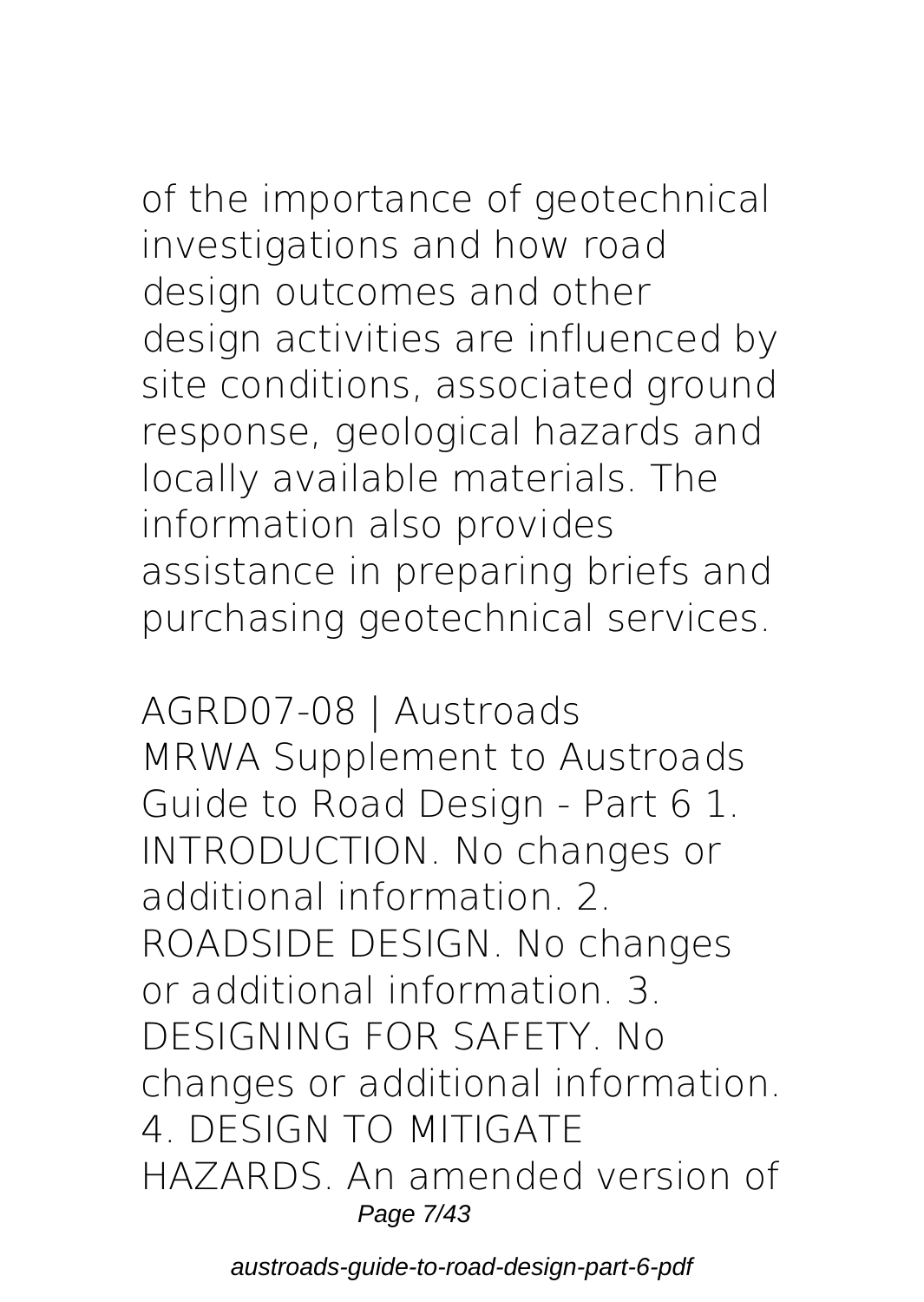Table 4.1

**MRWA Supplement to Austroads Guide to Road Design - Part 6 ...** The Austroads Guides and the Main Roads Supplementary Information give ranges of values within which the Designer has reasonable flexibility to produce an appropriate design solution for a specific problem, whilst retaining a reasonable overall level of uniformity. 3.3 Context-Sensitive Design

**MRWA Supplement to Austroads Guide to Road Design - Part 1 ...** These are outlined in the Guide to Road Design Part 4B: Roundabouts, the Guide to Traffic Management Parts 6 and 10, and the Main Roads Supplement to Page 8/43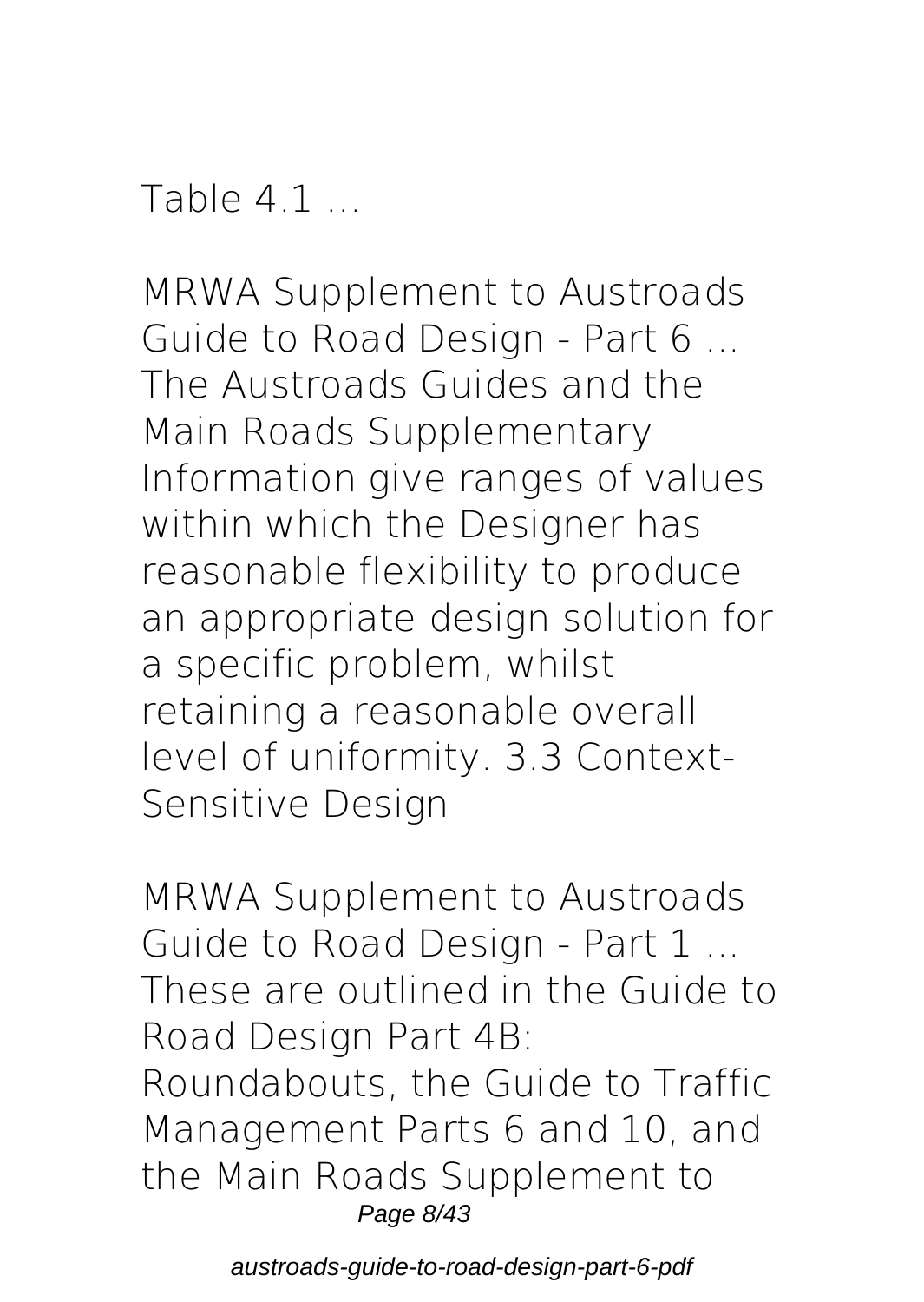Austroads Guide to Road Design Part 4 - Intersections and Crossings - General. 1.

**MRWA Supplement to Austroads Guide to Road Design - Part ...** Guide to Road Design Part 5A: Drainage - Road Surface, Network, Basins and Subsurface This Guide provides guidance on the fundamentals of open channel, culvert and floodway flows, and includes methods to undertake the design of these drainage facilities.

**AGRD05B-13 | Austroads** Guide to Road Design Part 6: Roadside Design, Safety and Barriers provides guidance on roadside design and in particular guidance on evaluating the risk of Page 9/43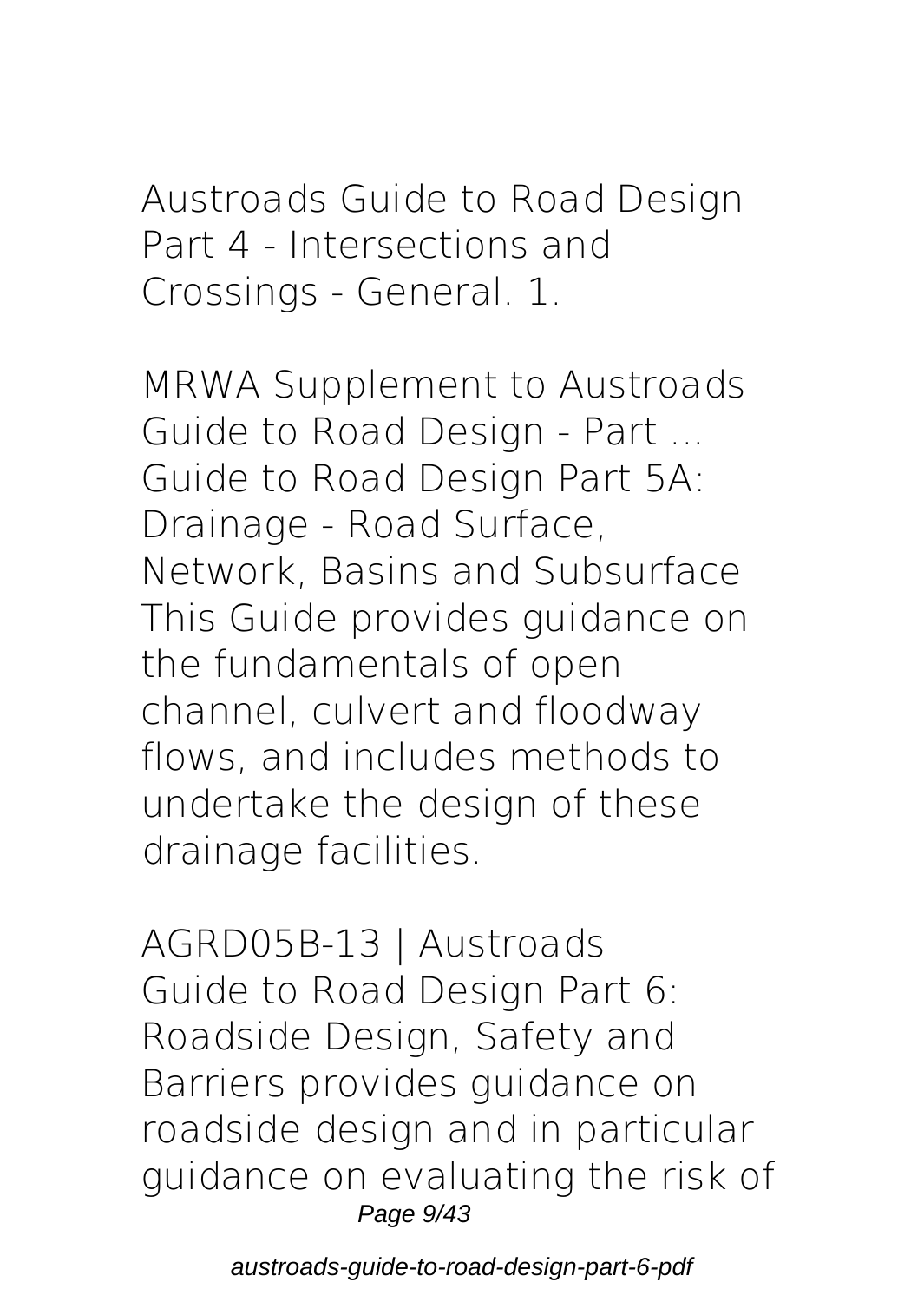a roadside and the selection and use of road safety barrier systems.

**AGRD06-20 | Austroads** Guidance is provided to practitioners on the range of influences, information, data, criteria and other considerations that may have to be assessed in developing a road project. The Guide also describes the basis of the guidelines and the context in which they should be applied.

**AGRD02-19 | Austroads** This Supplement has been developed to be read in conjunction with the Austroads Guide to Road Design (GRD) Part 3: Geometric Design (2016), a copy of which can be purchased Page 10/43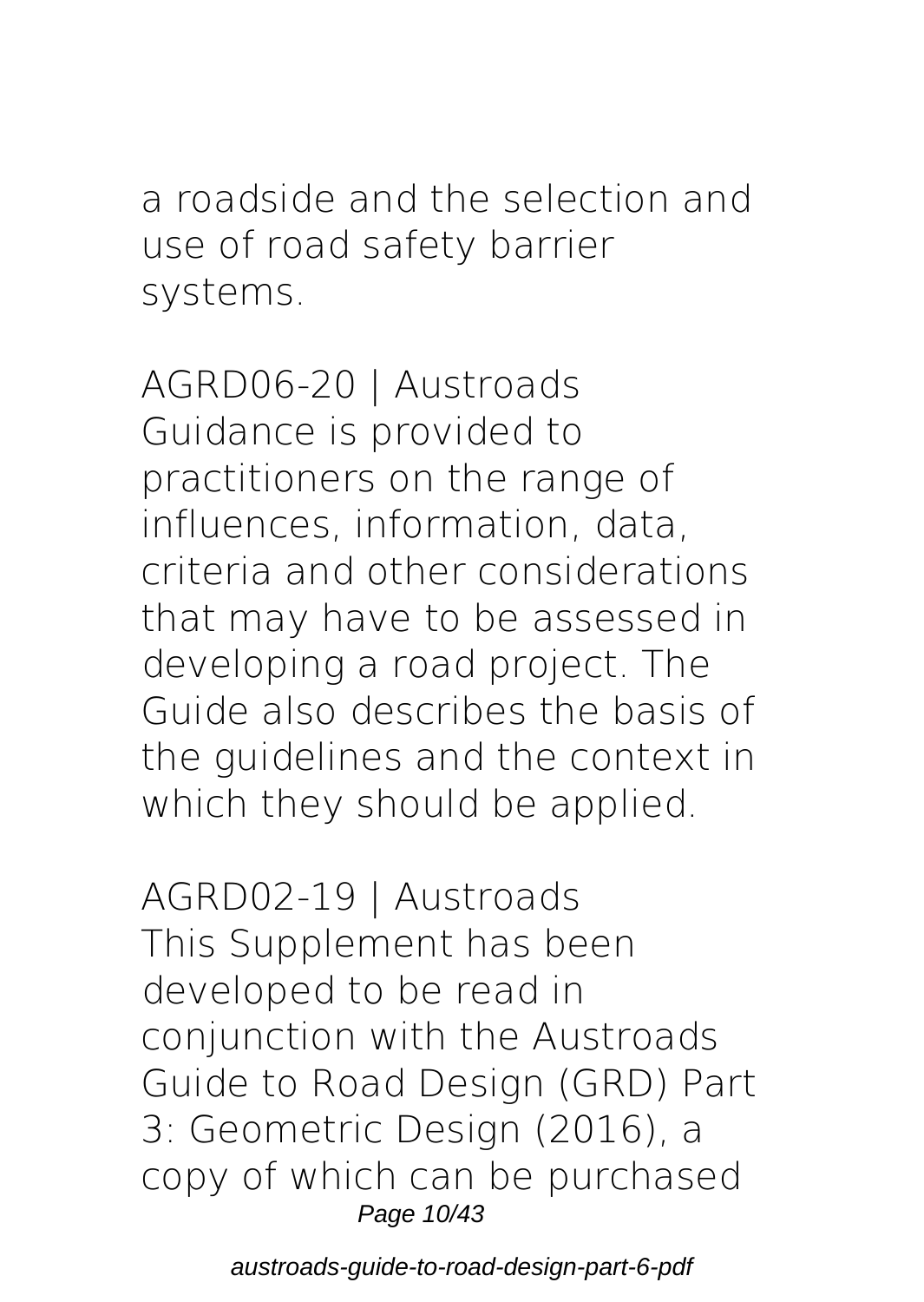via the Austroads website. In Western Australia, Main Roads' policies, guidelines and standards take precedence over Austroads Guides and Standards Australia Standards.

**MRWA Supplement to Austroads Guide to Road Design - Part 3 ...** This Supplement has been developed to be read as a supplement to the Austroads Guide to Road Design (GRD) Part 4: Intersections and Crossings - General (2017), a copy of which can be obtained via the Austroads website.

**MRWA Supplement to Austroads Guide to Road Design - Part 4 ...** This Supplement has been developed to be read as a Page 11/43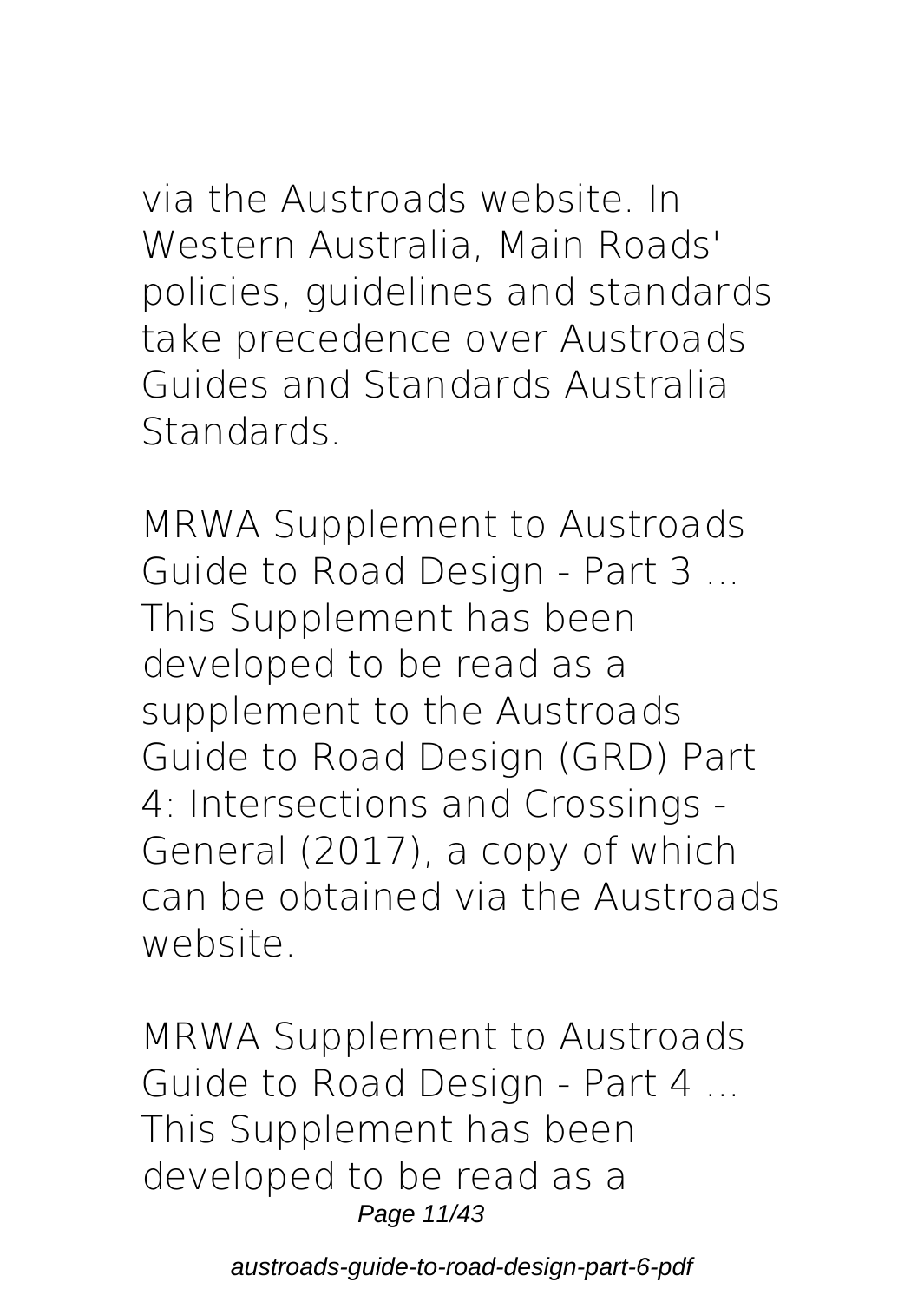supplement to the Austroads Guide to Road Design (GRD) Part 4B: Roundabouts (2015), a copy of which can be purchased via the Austroads website. In Western Australia, Main Roads' policies, guidelines and standards take precedence over Austroads Guides and Standards Australia **Standards** 

**MRWA Supplement to Austroads Guide to Road Design - Part ...** Austroads has released the Guide to Road Design, Part 3: Geometric Design and all road agencies across Australasia have agreed to adopt the Austroads guides to provide a level of consistency and harmonisation across all jurisdictions.

Page 12/43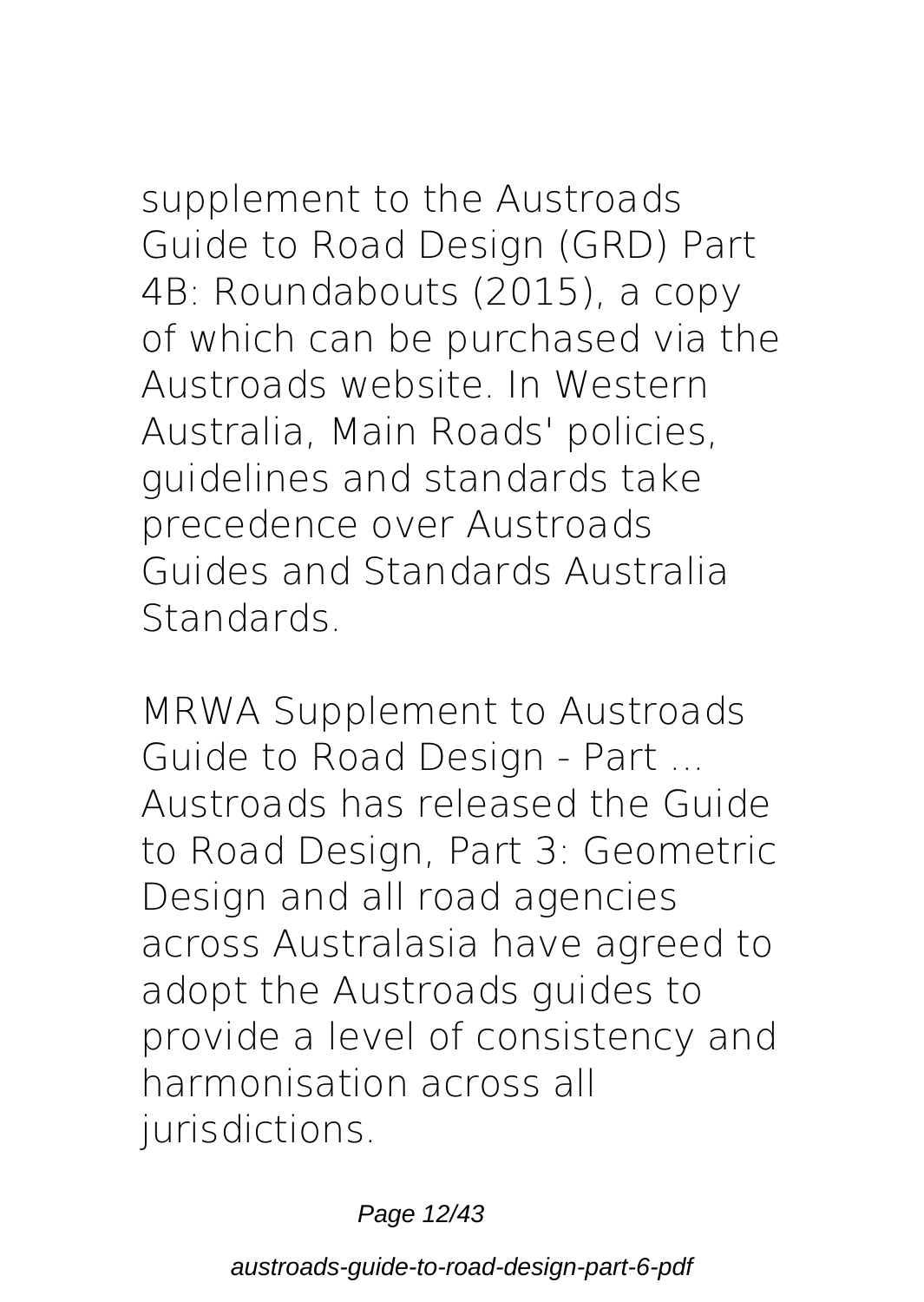**Austroads Guide to Road Design Part 3 Supplement** Guide to Design and Operation of High Wide Load Corridors guideline Heavy Vehicle Services requirements for oversized loads Clearances between roadway profiles at grade separations shall allow for crossfall, gradient, bridge profile, structural depth and settlement.

**MRWA Supplement to Austroads Guide to Road Design - Part ...** Road Planning and Design Manual – Edition 2: Volume 3, Transport and Main Roads, September 2020 i Relationship with Austroads Guide to Road Design – Part 3 (2016) The Department of Transport and Main Roads has, in principle, agreed to adopt the Page 13/43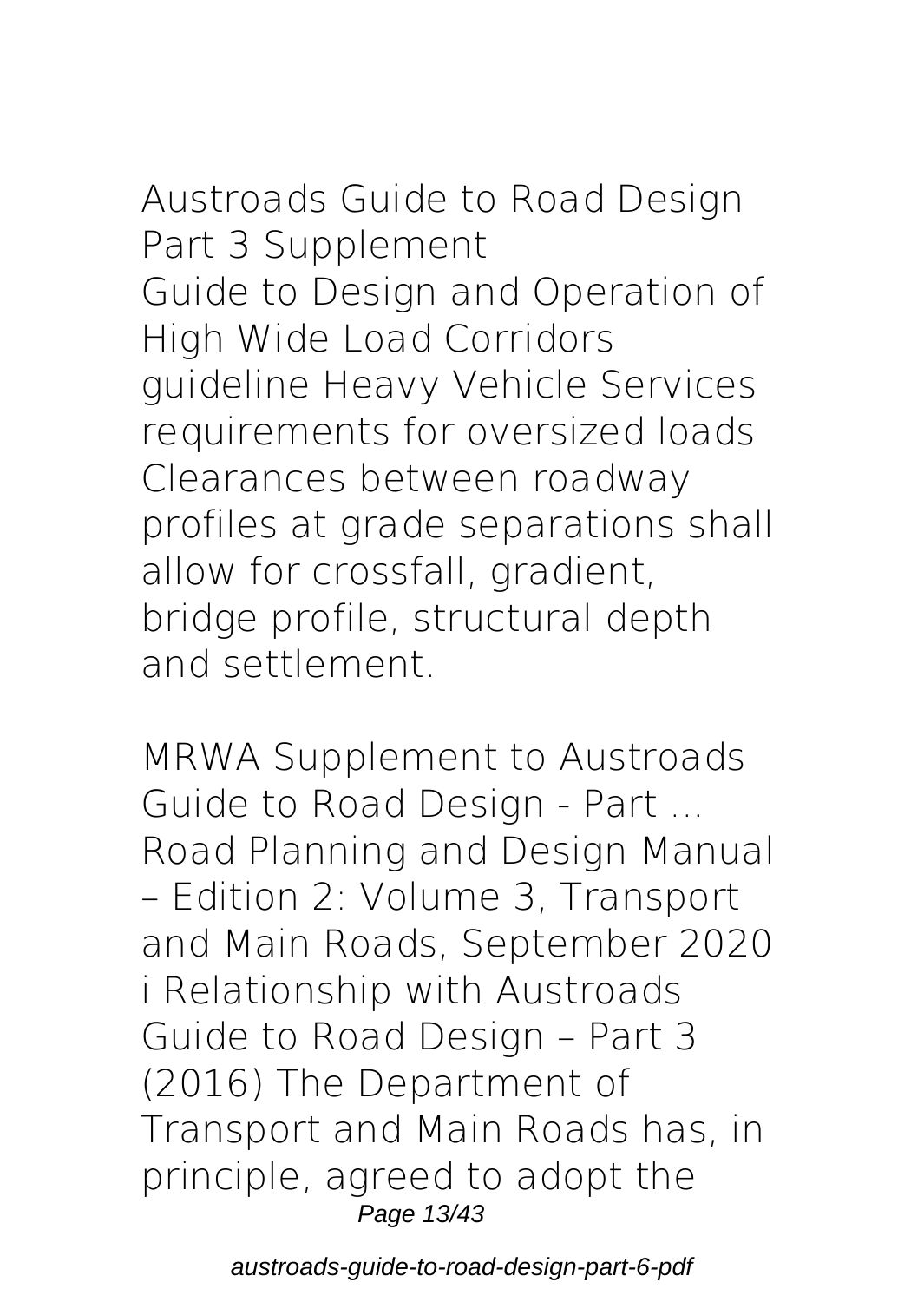#### standards

**Supplement to Austroads Guide to Road Design Part 3 ...** VicRoads Supplement to Austroads Guide to Road Design – Part 6A Rev. 2.0 – Dec 2012 Part 6A – Page 1 . VicRoads Supplement to the Austroads Guide to Road Design . Part 6A – Pedestrian and Cyclist Paths . NOTE: This VicRoads Supplement must be read in conjunction with the Austroads Guide to Road Design.

**VicRoads Supplement to AGRD Part 6a - Pedestrian and ...** Guide to Road Design Part 3: Geometric Design Sydney 2009 Austroads profile Austroads purpose is to contribute to Page 14/43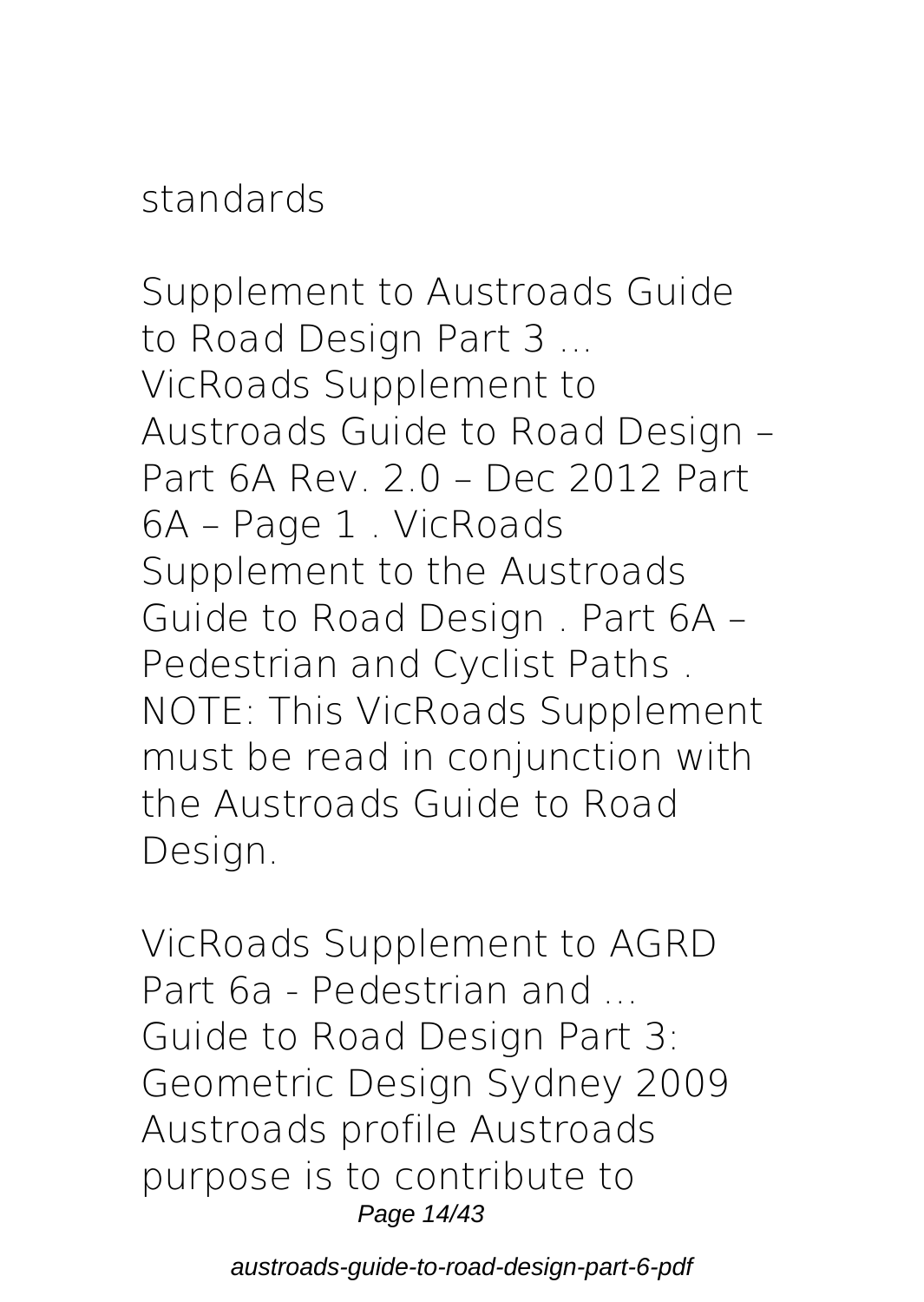# improved Australian and New

Zealand transport outcomes by: providing expert advice to SCOT and ATC on road and road transport issues facilitating collaboration between road agencies promoting harmonisation, consistency and uniformity in road and related operations undertaking ...

**This Supplement has been developed to be read in conjunction with the Austroads Guide to Road Design (GRD) Part 3: Geometric Design (2016), a copy of which can be purchased via the Austroads website. In Western Australia, Main Roads' policies, guidelines and standards take precedence over Austroads**

Page 15/43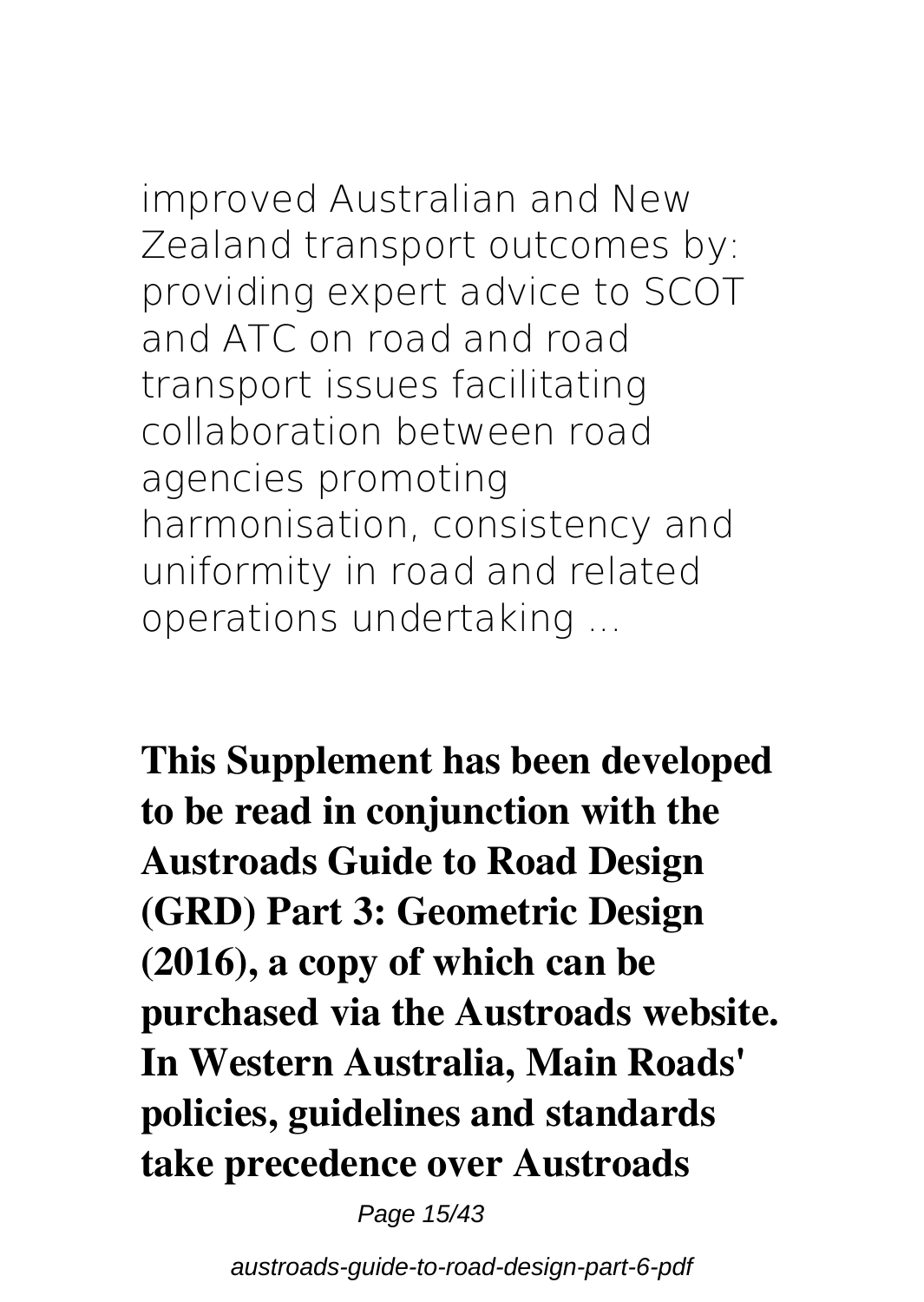**Guides and Standards Australia Standards.**

**This Supplement has been developed to be read as a supplement to the Austroads Guide to Road Design (GRD) Part 4: Intersections and Crossings - General (2017), a copy of which can be obtained via the Austroads website.**

**Guide to Road Design Part 7: Geotechnical Investigation and Design provides those engaged in road design activities with a basic understanding and appreciation of the importance of geotechnical investigations and how road design outcomes and other design activities are influenced by site conditions, associated ground response, geological hazards and locally**

Page 16/43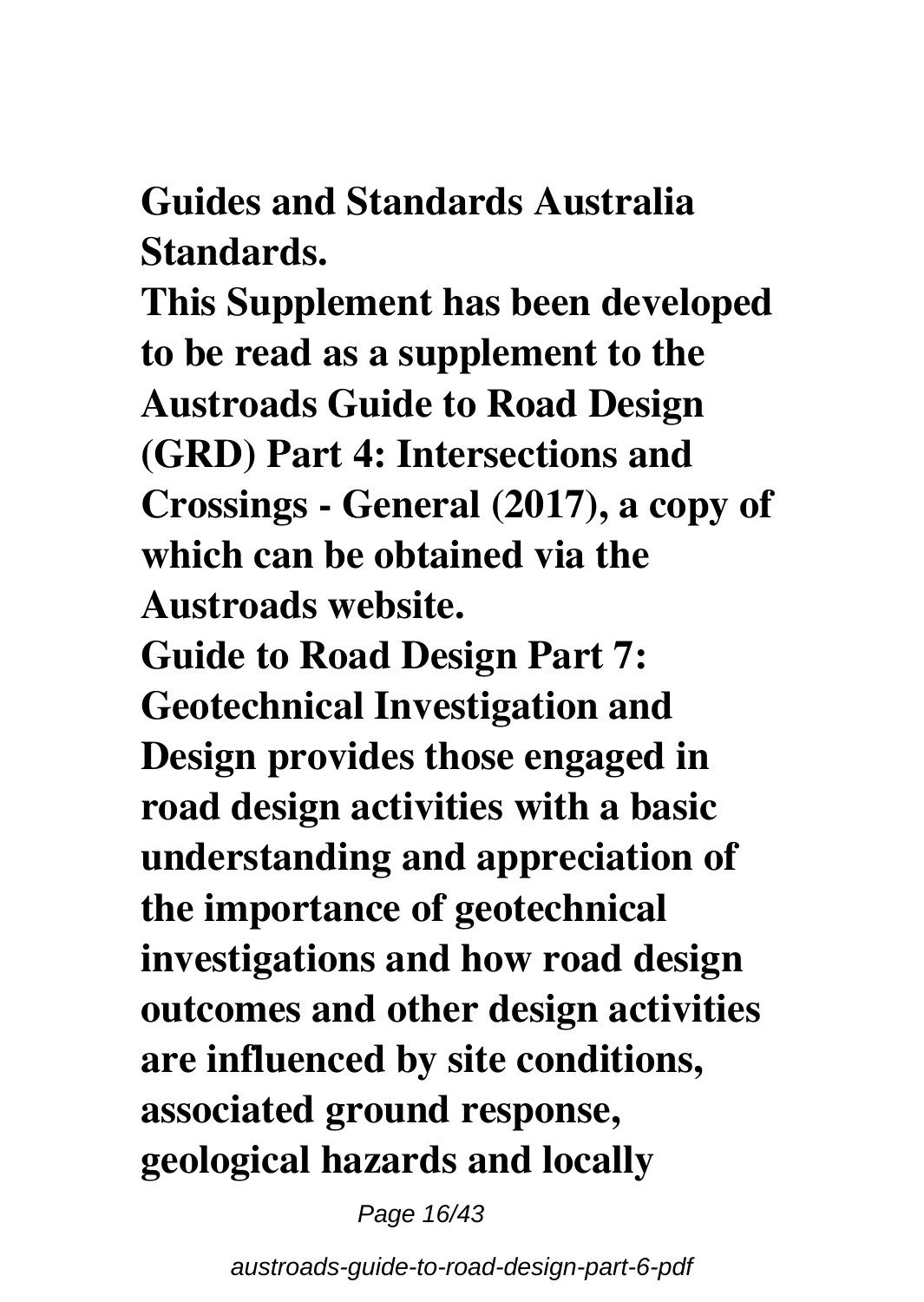**available materials. The information also provides assistance in preparing briefs and purchasing geotechnical services.**

**The Austroads Guide to Road Design is intended to provide designers with a framework that promotes efficiency in design and construction, economy, and both consistency and safety for road users. The guide moves away from rigid design limits as the basis for achieving these goals, and promotes the concept of 'contextsensitive design'.**

Road Planning and Design Manual – Edition 2: Volume 3, Transport and Main Roads, September 2020 i Relationship with Page 17/43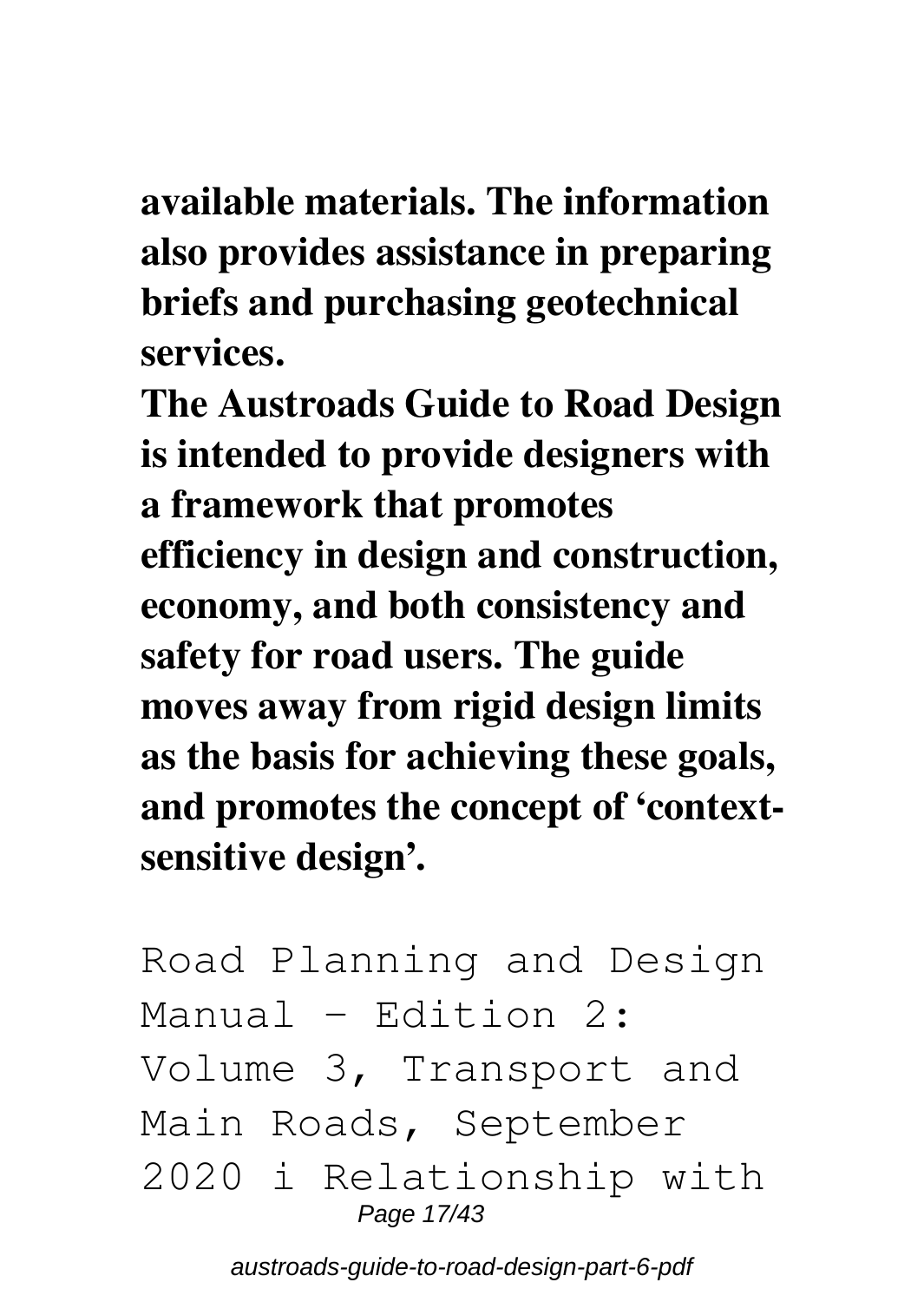# Austroads Guide to Road Design - Part  $3$  (2016) The Department of Transport and Main Roads has, in principle, agreed to adopt the

standards

#### **AGRD02-19 | Austroads**

Overview and Abstract. Guide to Road Design Part 3: Geometric Design provides road designers and other practitioners with information about the geometric design of road alignments. Design parameters include: road classification; design speeds; design vehicles; Page 18/43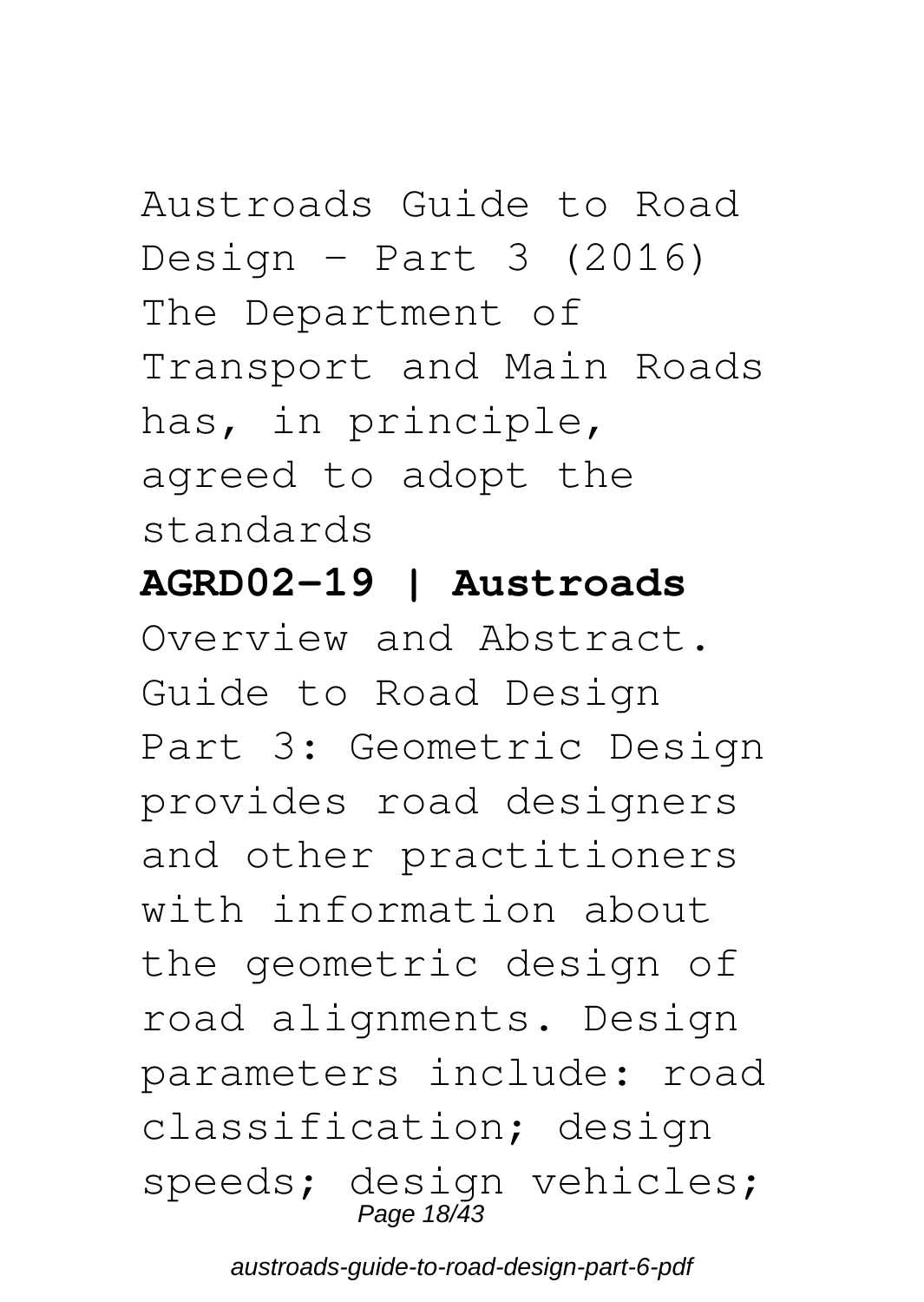alignment controls; cross-section components, including travel lanes, shoulders and verges; and provisions for public transport and cyclists. Austroads' Road Design Task Force and their projects. Guide to Road Design An overview of the Guide to Road Design which is intended to provide designers with a framework that promotes efficiency and economy in design and construction, and consistency and safety Page 19/43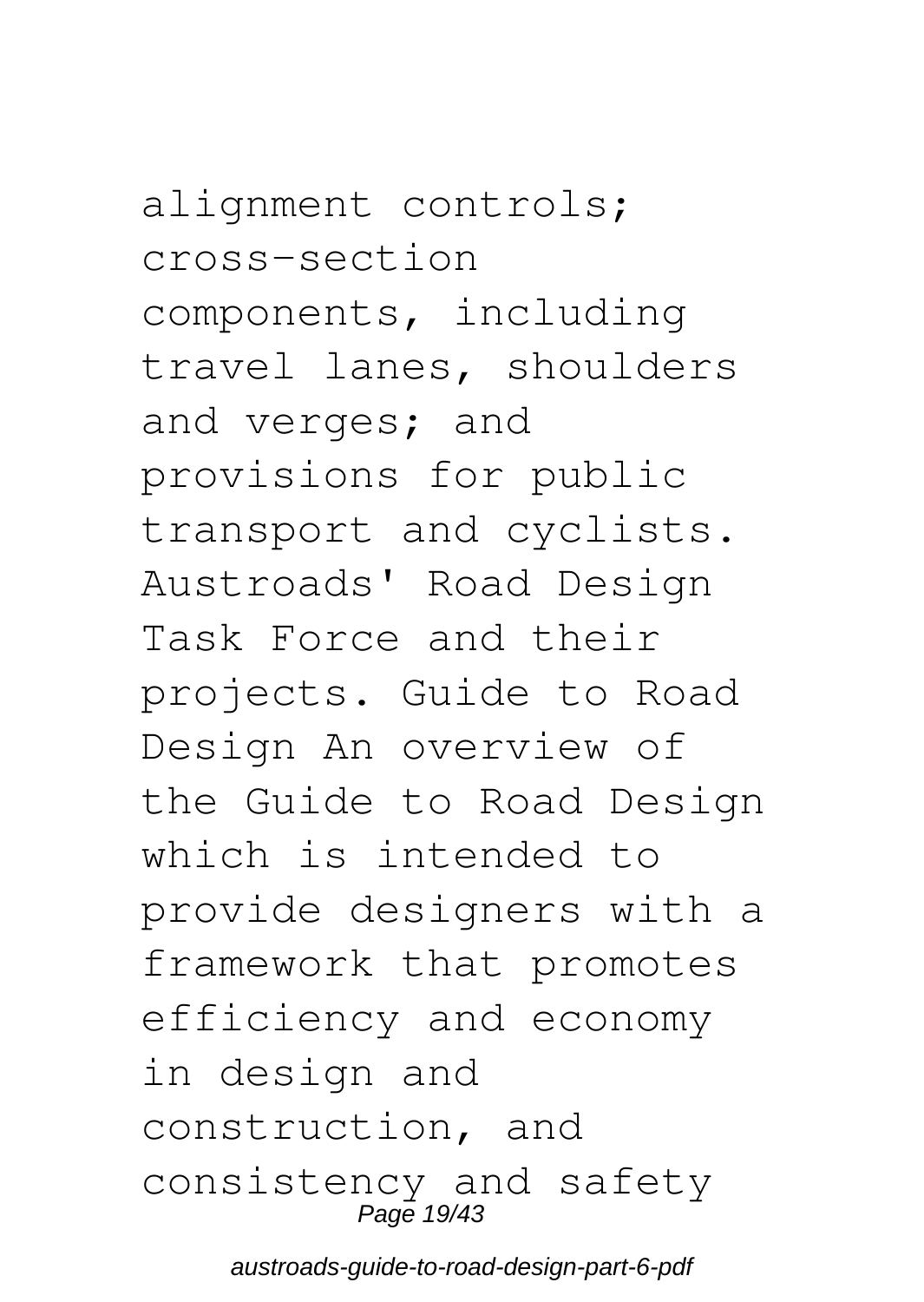#### for road users.

Guide to Road Design Part 5A: Drainage - Road Surface, Network, Basins and Subsurface This Guide provides guidance on the fundamentals of open channel, culvert and floodway flows, and includes methods to undertake the design of these drainage facilities. MRWA Supplement to Austroads Guide to Road Design - Part 6 ... AGRD05B-13 | Austroads VicRoads Supplement to AGRD Part 6a - Pedestrian and ...

### **AGRD06-20 | Austroads AGRD07-08 | Austroads Road Design | Austroads MRWA Supplement to Austroads Guide to Road Design - Part ...**

Page 20/43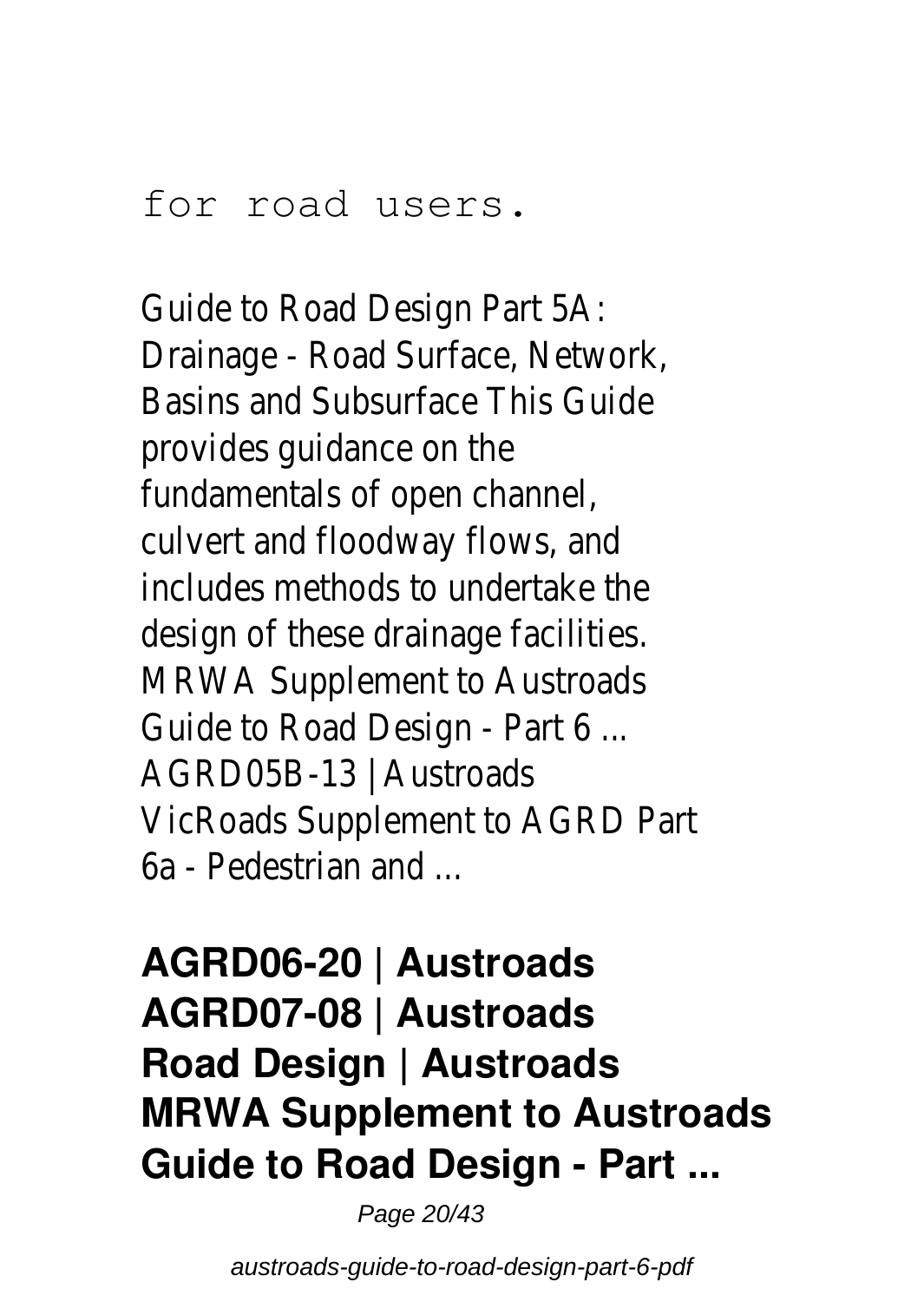Austroads has released the Guide to Road Design, Part 3: Geometric Design and all road agencies across Australasia have agreed to adopt the Austroads guides to provide a level of consistency and harmonisation across all jurisdictions.

MRWA Supplement to Austroads Guide to Road Design - Part 6 1. INTRODUCTION. No changes or additional information. 2. ROADSIDE DESIGN. No changes or additional information. 3. DESIGNING FOR SAFETY. No changes or additional information. 4. DESIGN TO MITIGATE HAZARDS. An amended version of Table 4.1

**Austroads Guide to Road Design** Page 21/43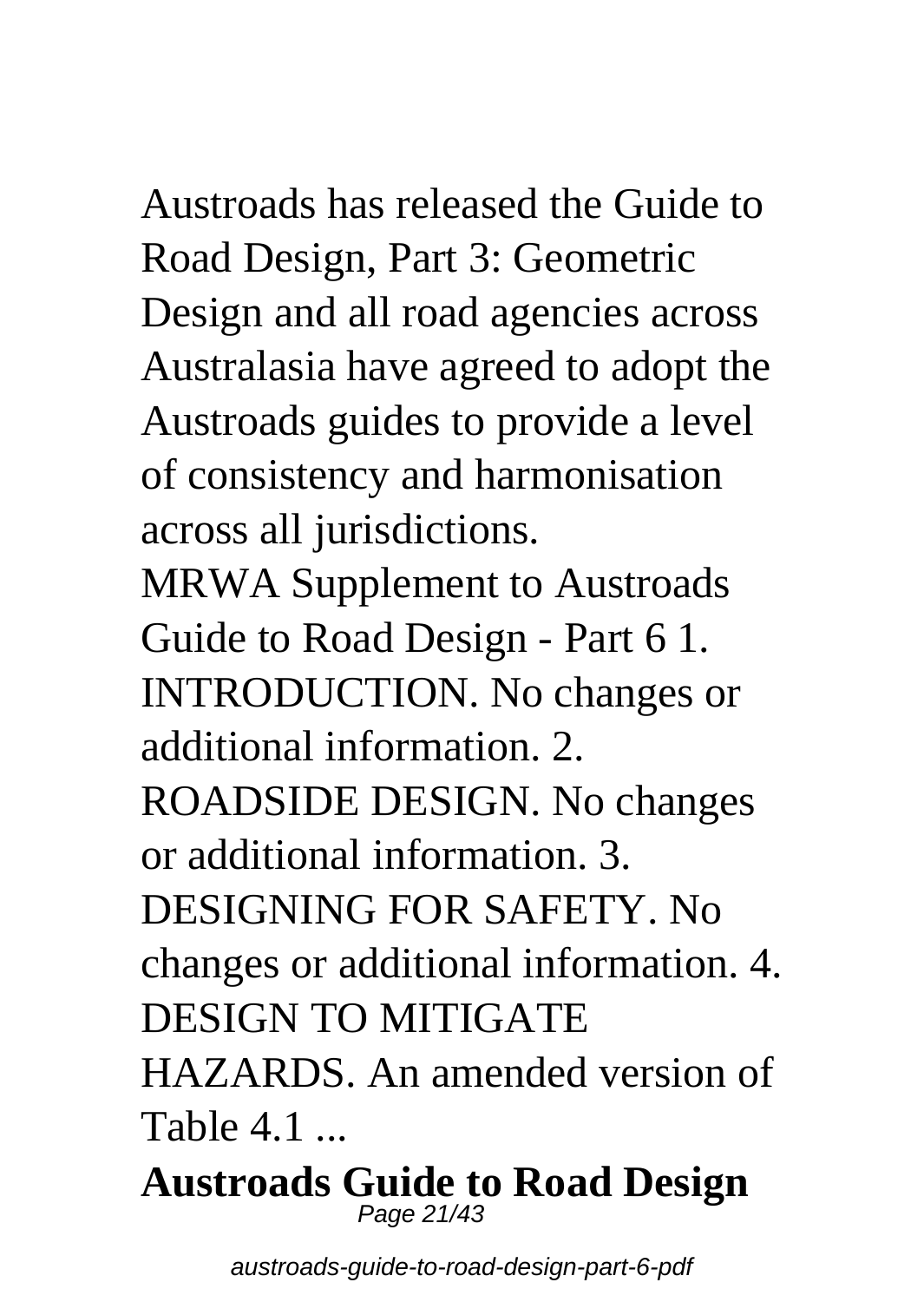### **Part 3 Supplement**

Austroads Guide to Road Design Part 3: Session 1 of 2 Austroads Guide to Road Tunnels - An overview of the three-part series *Drainage Design -- an overview of the Austroads Guide to Drainage Design* **Roadway Fundamentals - Introduction to road design, cross sections and alignments** 2016 10 25 14 00 Austroads Guide to Road Design Part 3 Geometric Design 2 Part Webinar Basic Geometric Road Design *Road Layout using the Principles of Roadway Hierarchy. (No Mods) SIX THINGS TO AVOID IN CITIES SKYLINES From A Town Planner* COMPLETE BEGINNERS Page 22/43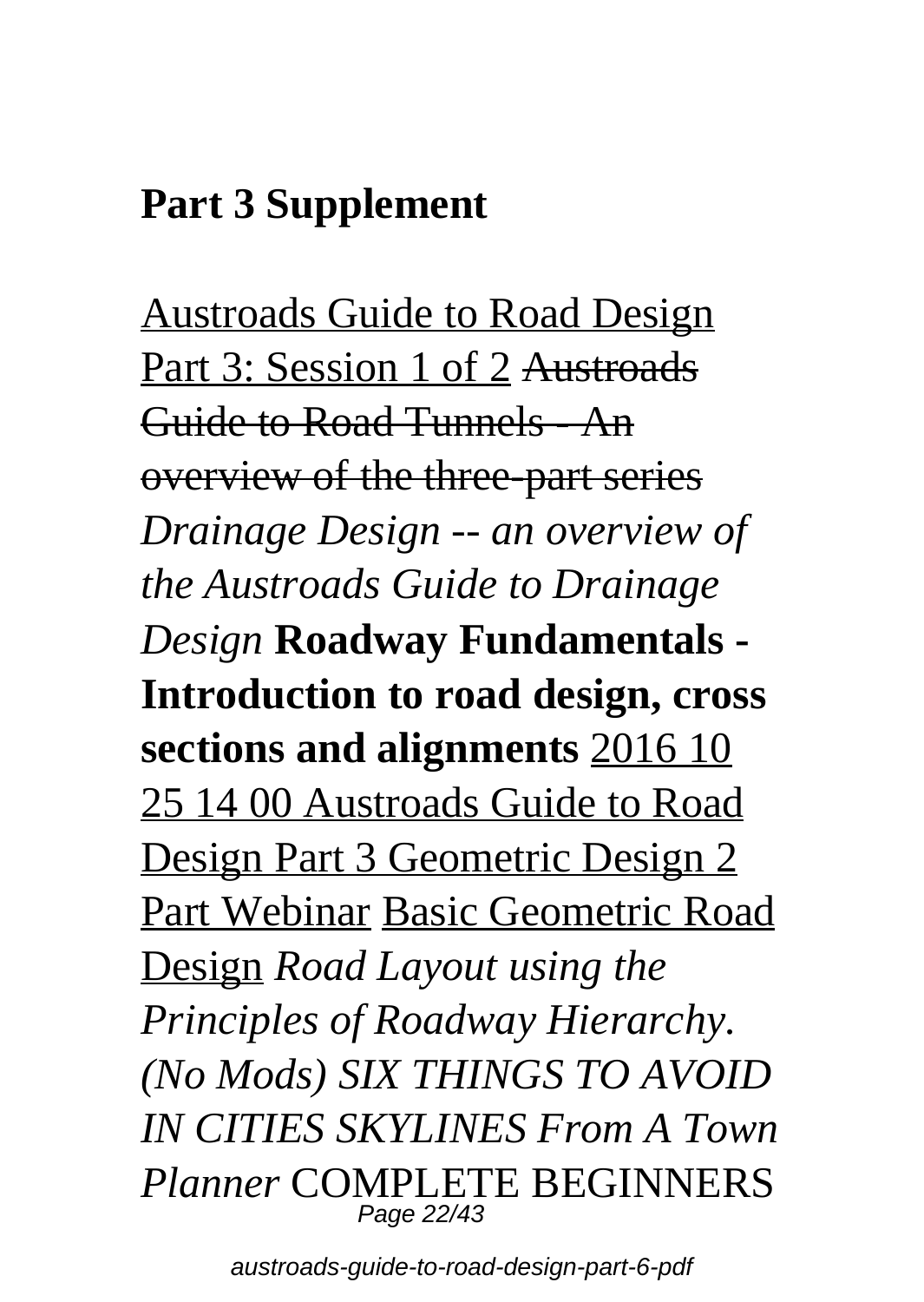# GUIDE TO PUBLIC TRANSPORT in Cities Skylines | Town Planner Tips *Why Roundabouts Are So Important*

How to analyze and fix traffic congestion - 5 Top Tips for Cities Skylines*THE BATTERY | A Super-Easy Start in Cities: Skylines* **Road Hierarchy with Czardus | Tutorial | Cities: Skylines**

Farm roadway design*AASHTO Bike Guide Video* Project Geometric Design Requirements Highway Design - Introduction to Horizontal and Vertical Alignment Infrastructure Thought Leaders Series: Pavement Design and Stabilisation Mechanisms (VIC)e Road Hierarchy Tutorial | Cities:<br>Page 23/43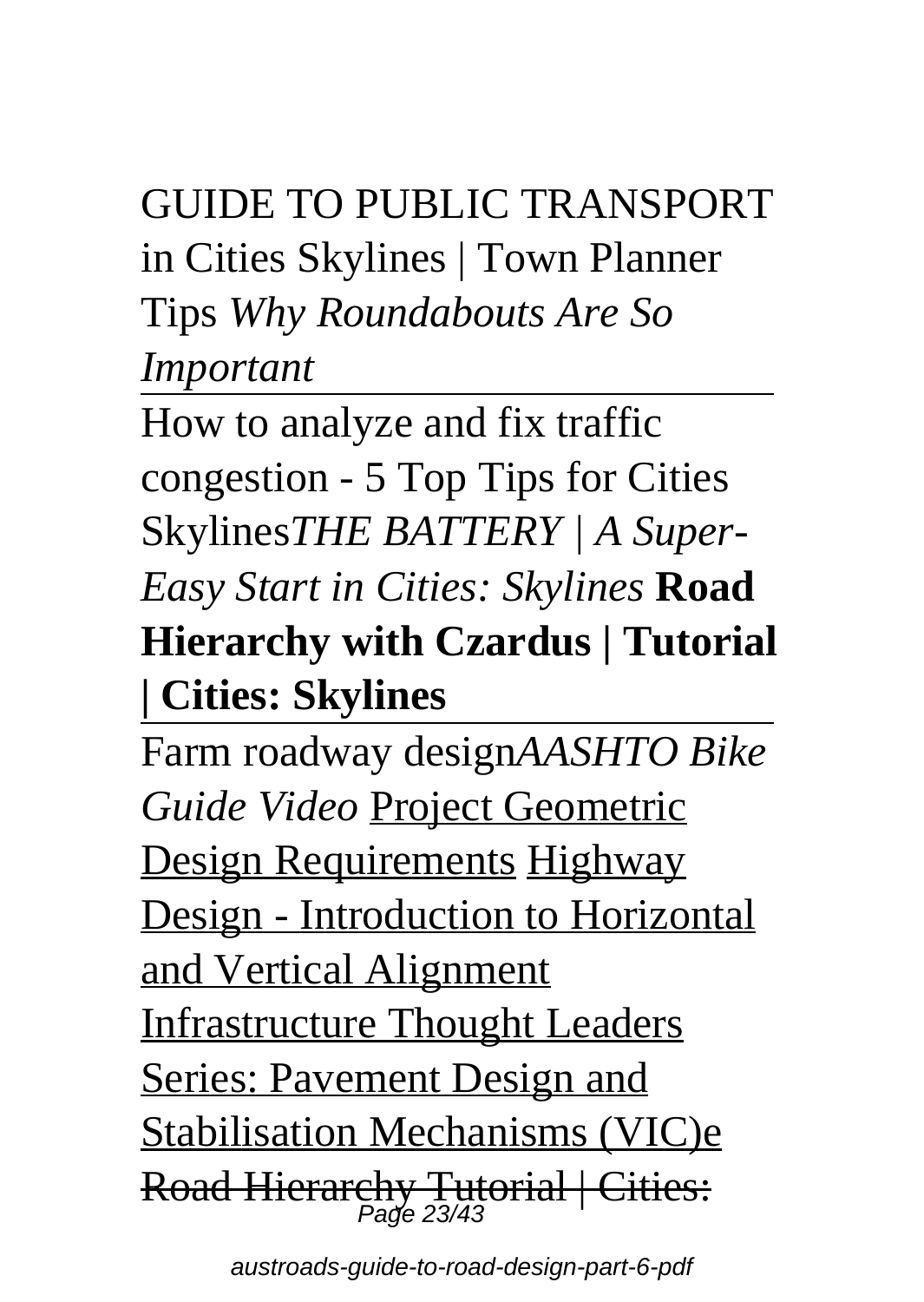### Skylines | Ep. 10

Road Layout Basics — Design Guide (Cities Skylines Tutorial)*Principles of Road Hierarchy | Unmodded Cities: Skylines – Design and Manage, Part 52* **2 Part Webinar A new approach to asphalt pavement design session 1** *Road design using Civil 3D - Quick start guide - All steps Civil Designer Software User Guide Tutorial (3) - Road Design* New Austroads Standards: QTMR - 12d Model International User Conference 2010 Design of Flexible Pavement | Lecture-13 Road Layout and Design with Pres | Modded Tutorial | Cities: Skylines *AASHTO Bike Guide: Off Road Facilities: Shared Use Path* Page 24/43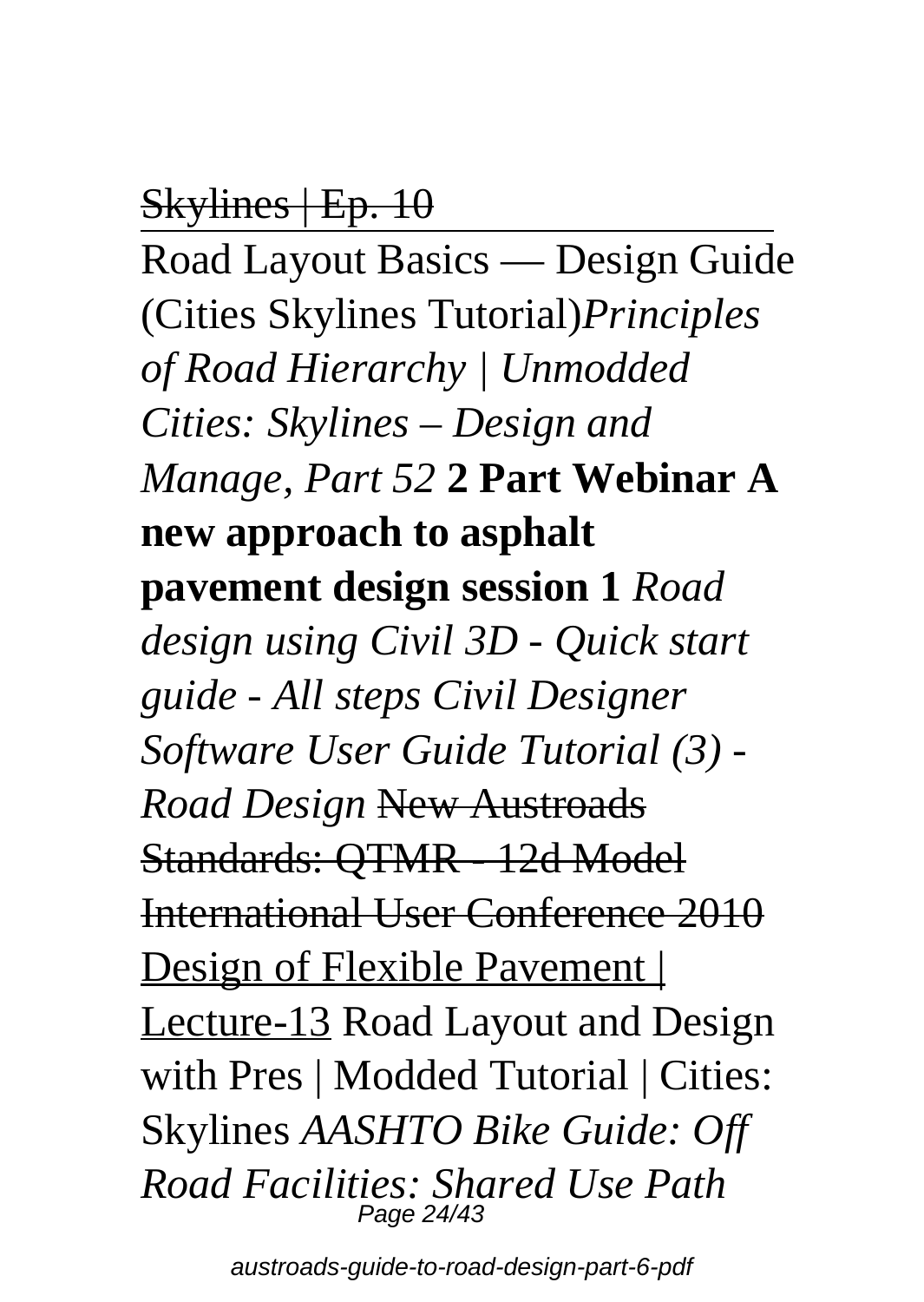# *Design Oct. 9, 2012* ROAD DESIGN TUTORIAL FROM START TO FINISH **Austroads Guide To Road Design**

The Austroads Guide to Road Design is intended to provide designers with a framework that promotes efficiency in design and construction, economy, and both consistency and safety for road users. The guide moves away from rigid design limits as the basis for achieving these goals, and promotes the concept of 'context-sensitive design'.

# **Guide to Road Design | Austroads** Austroads' Road Design Task Force and their projects. Guide to Road Page 25/43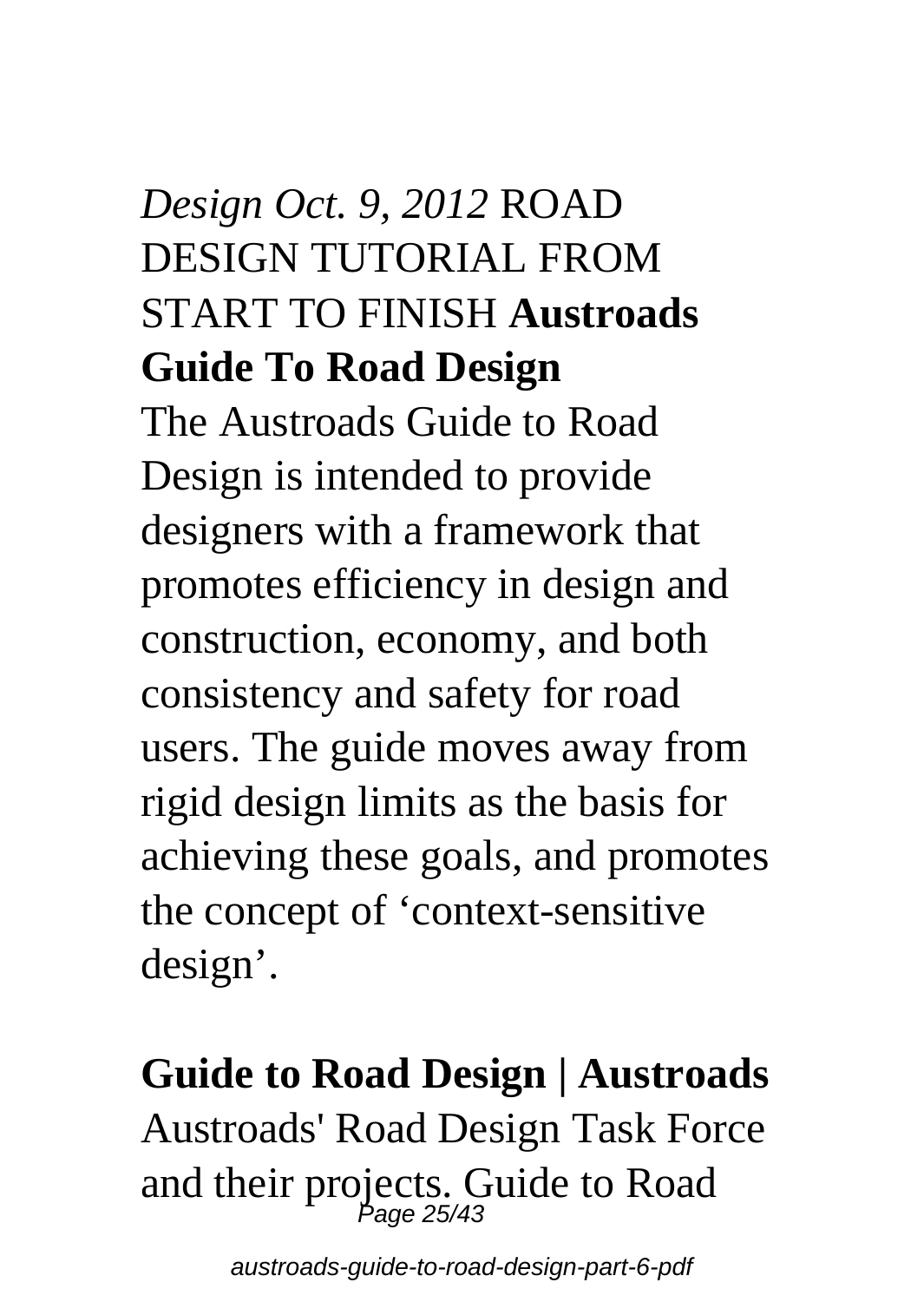Design An overview of the Guide to Road Design which is intended to provide designers with a framework that promotes efficiency and economy in design and construction, and consistency and safety for road users.

### **Road Design | Austroads**

Overview and Abstract. Guide to Road Design Part 3: Geometric Design provides road designers and other practitioners with information about the geometric design of road alignments. Design parameters include: road classification; design speeds; design vehicles; alignment controls; cross-section components, including travel lanes, shoulders and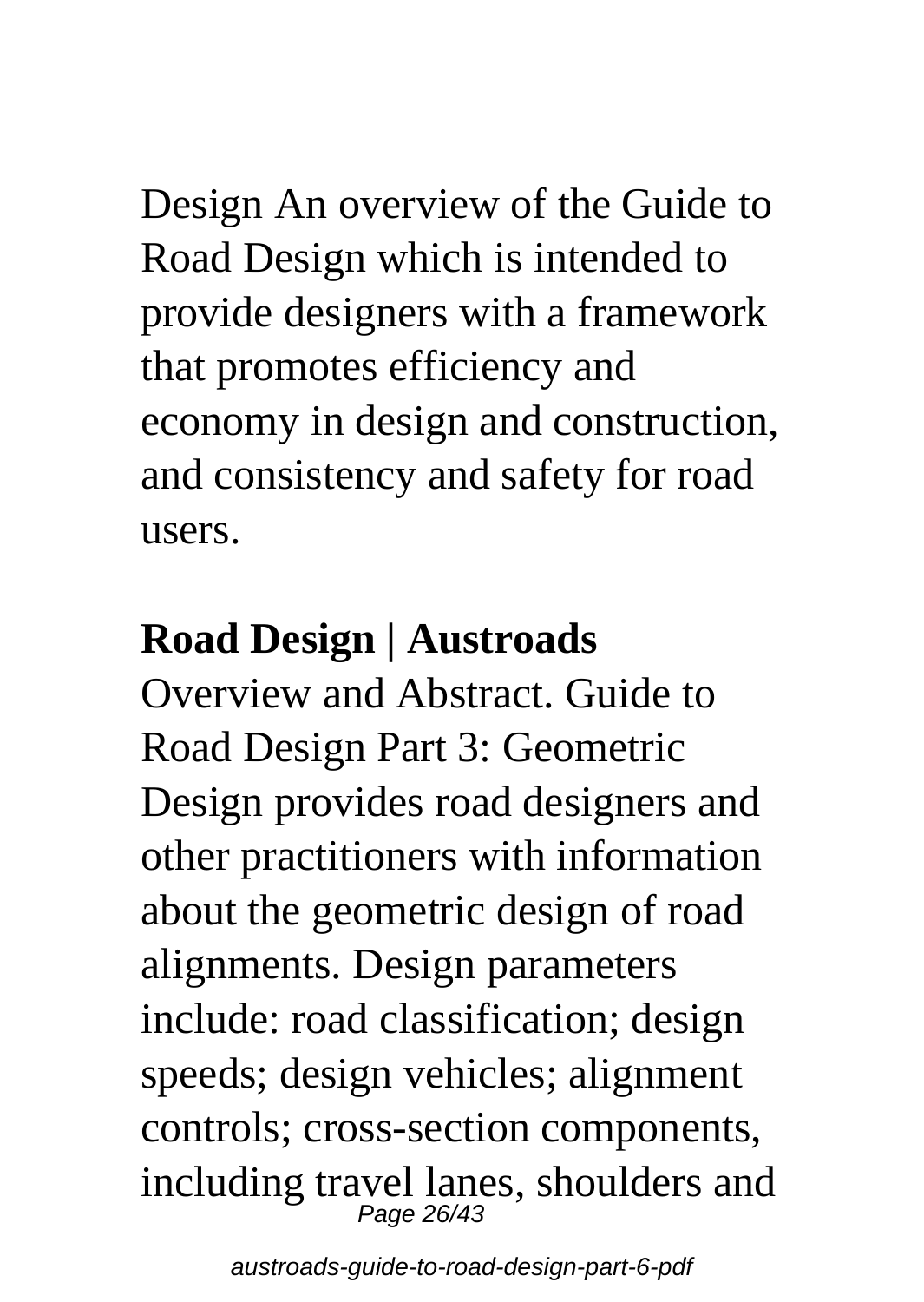verges; and provisions for public transport and cyclists.

# **Guide to Road Design Part 3: Geometric Design - Austroads** Guide to Road Design Part 7: Geotechnical Investigation and Design provides those engaged in road design activities with a basic understanding and appreciation of the importance of geotechnical investigations and how road design outcomes and other design activities are influenced by site conditions, associated ground response, geological hazards and locally available materials. The information also provides assistance in preparing briefs and purchasing geotechnical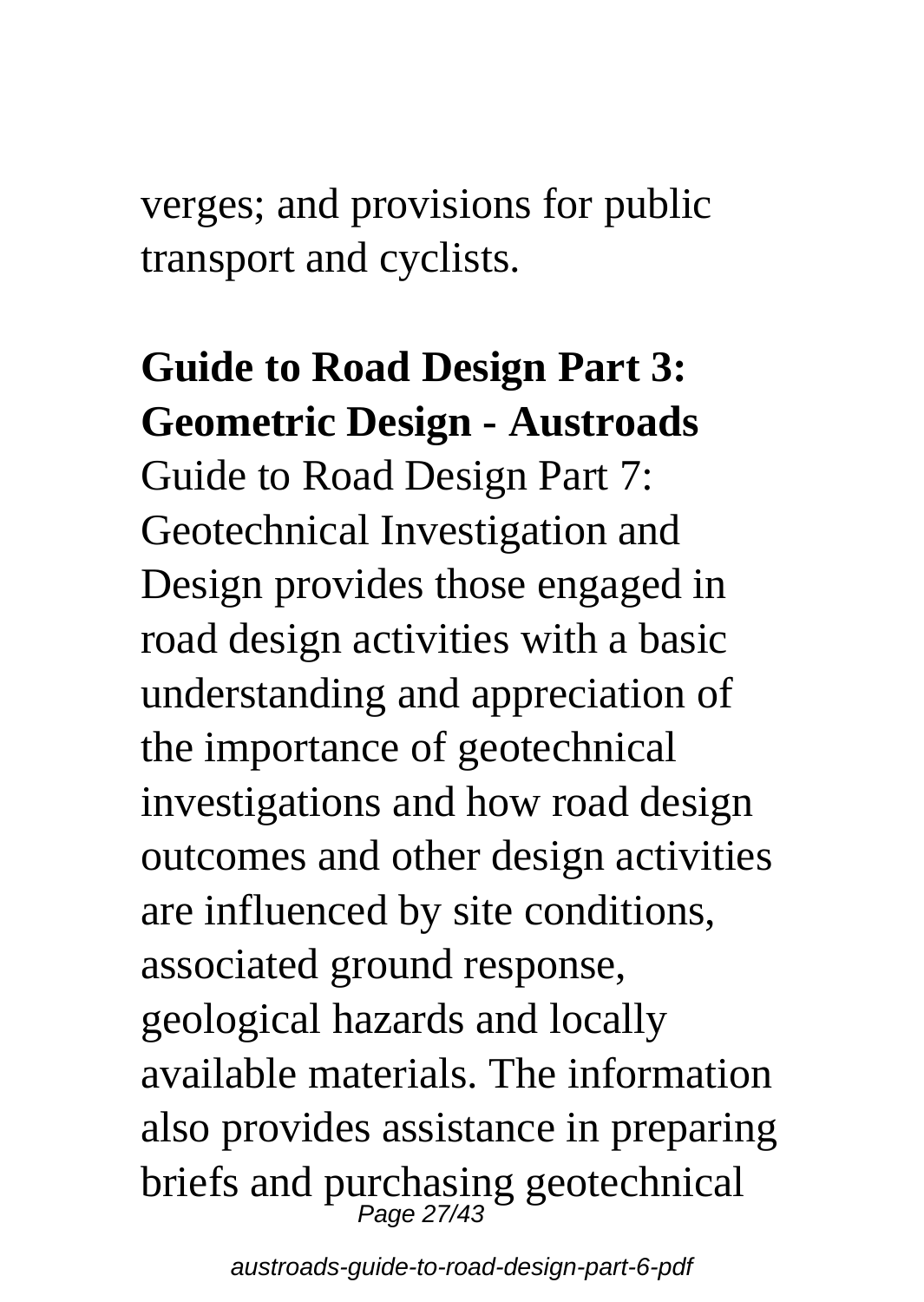services.

### **AGRD07-08 | Austroads**

MRWA Supplement to Austroads Guide to Road Design - Part 6 1. INTRODUCTION. No changes or additional information. 2. ROADSIDE DESIGN. No changes or additional information. 3. DESIGNING FOR SAFETY. No changes or additional information. 4. DESIGN TO MITIGATE HAZARDS. An amended version of Table 4.1

# **MRWA Supplement to Austroads Guide to Road Design - Part 6 ...** The Austroads Guides and the Main Roads Supplementary Information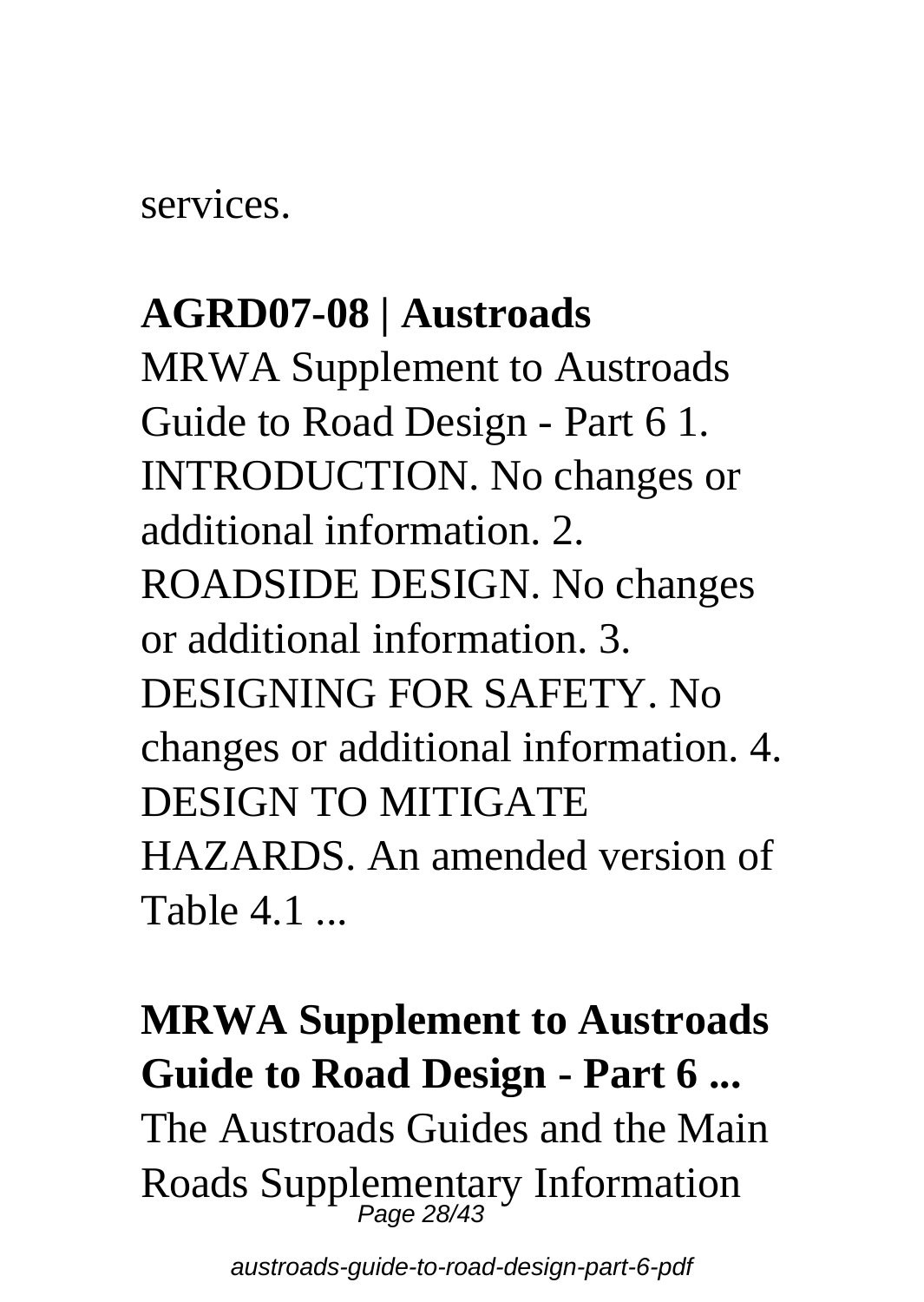give ranges of values within which the Designer has reasonable flexibility to produce an appropriate design solution for a specific problem, whilst retaining a reasonable overall level of uniformity. 3.3 Context-Sensitive Design

**MRWA Supplement to Austroads Guide to Road Design - Part 1 ...** These are outlined in the Guide to Road Design Part 4B: Roundabouts, the Guide to Traffic Management Parts 6 and 10, and the Main Roads Supplement to Austroads Guide to Road Design Part 4 - Intersections and Crossings - General. 1.

Page 29/43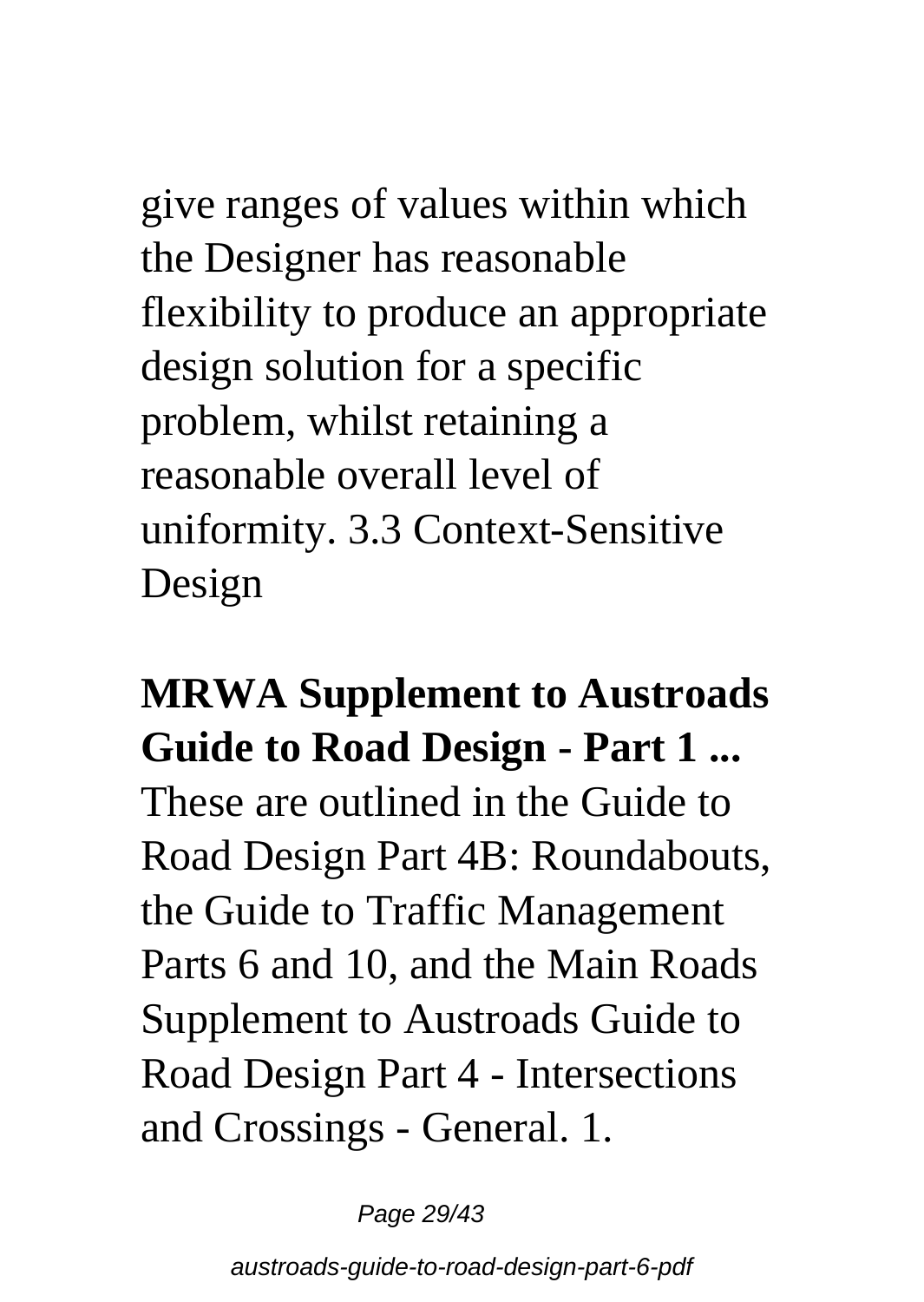# **MRWA Supplement to Austroads Guide to Road Design - Part ...**

Guide to Road Design Part 5A: Drainage - Road Surface, Network, Basins and Subsurface This Guide provides guidance on the fundamentals of open channel, culvert and floodway flows, and includes methods to undertake the design of these drainage facilities.

# **AGRD05B-13 | Austroads**

Guide to Road Design Part 6: Roadside Design, Safety and Barriers provides guidance on roadside design and in particular guidance on evaluating the risk of a roadside and the selection and use of road safety barrier systems.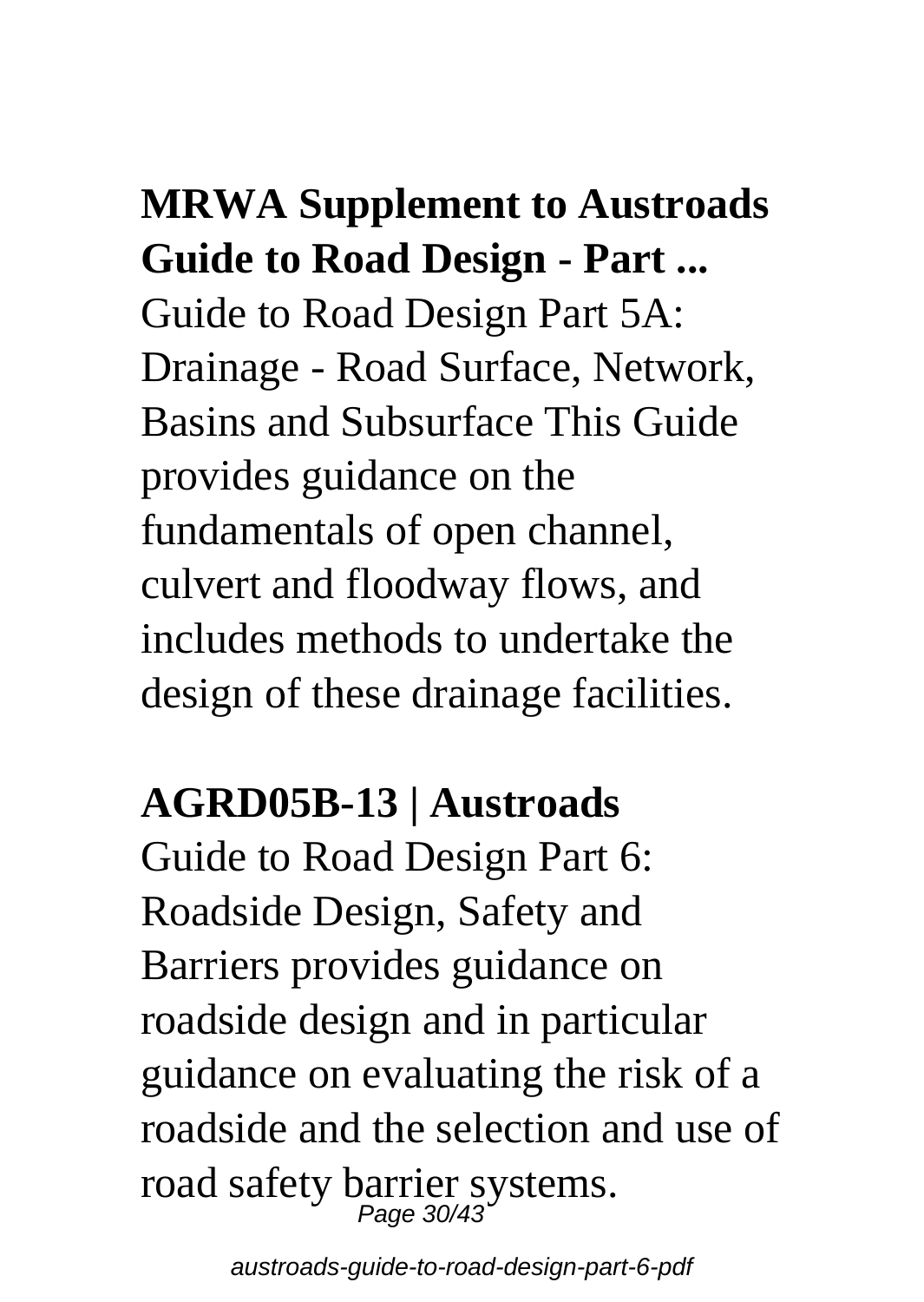# **AGRD06-20 | Austroads**

Guidance is provided to practitioners on the range of influences, information, data, criteria and other considerations that may have to be assessed in developing a road project. The Guide also describes the basis of the guidelines and the context in which they should be applied.

### **AGRD02-19 | Austroads**

This Supplement has been developed to be read in conjunction with the Austroads Guide to Road Design (GRD) Part 3: Geometric Design (2016), a copy of which can be purchased via the Austroads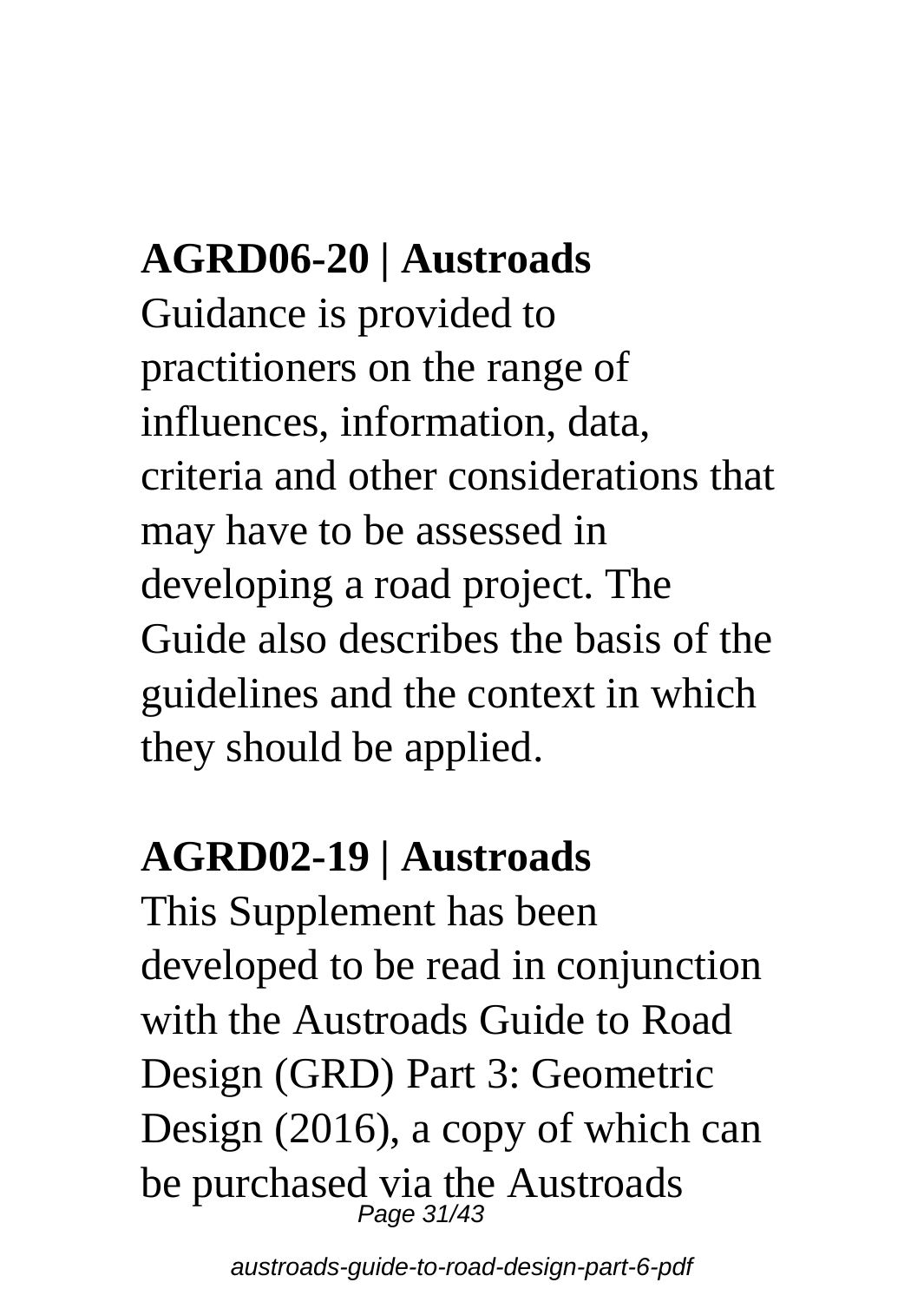website. In Western Australia, Main Roads' policies, guidelines and standards take precedence over Austroads Guides and Standards Australia Standards.

# **MRWA Supplement to Austroads Guide to Road Design - Part 3 ...**

This Supplement has been developed to be read as a supplement to the Austroads Guide to Road Design (GRD) Part 4: Intersections and Crossings - General (2017), a copy of which can be obtained via the Austroads website.

# **MRWA Supplement to Austroads Guide to Road Design - Part 4 ...** Page 32/43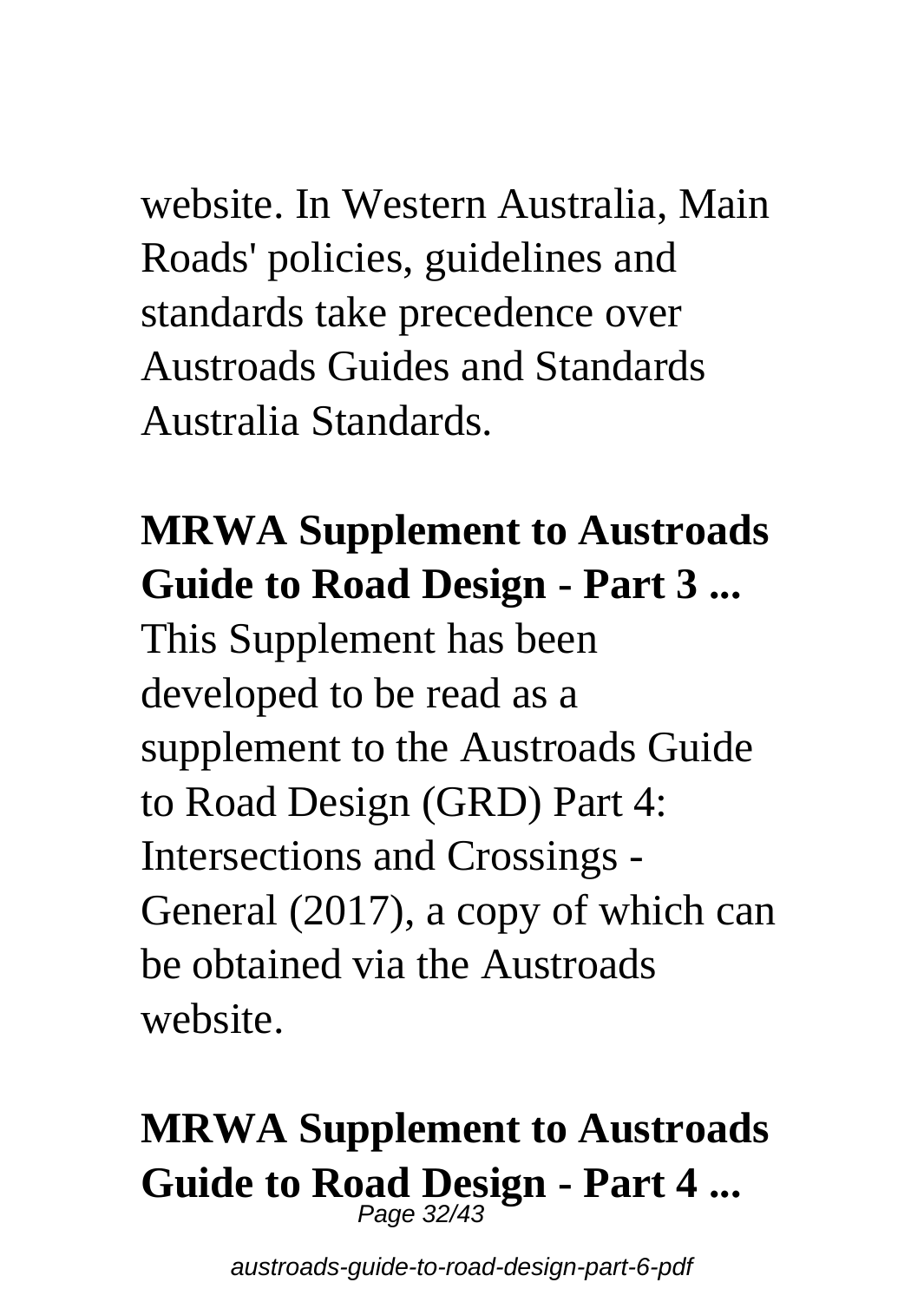This Supplement has been developed to be read as a supplement to the Austroads Guide to Road Design (GRD) Part 4B: Roundabouts (2015), a copy of which can be purchased via the Austroads website. In Western Australia, Main Roads' policies, guidelines and standards take precedence over Austroads Guides and Standards Australia Standards.

**MRWA Supplement to Austroads Guide to Road Design - Part ...** Austroads has released the Guide to Road Design, Part 3: Geometric Design and all road agencies across Australasia have agreed to adopt the Austroads guides to provide a level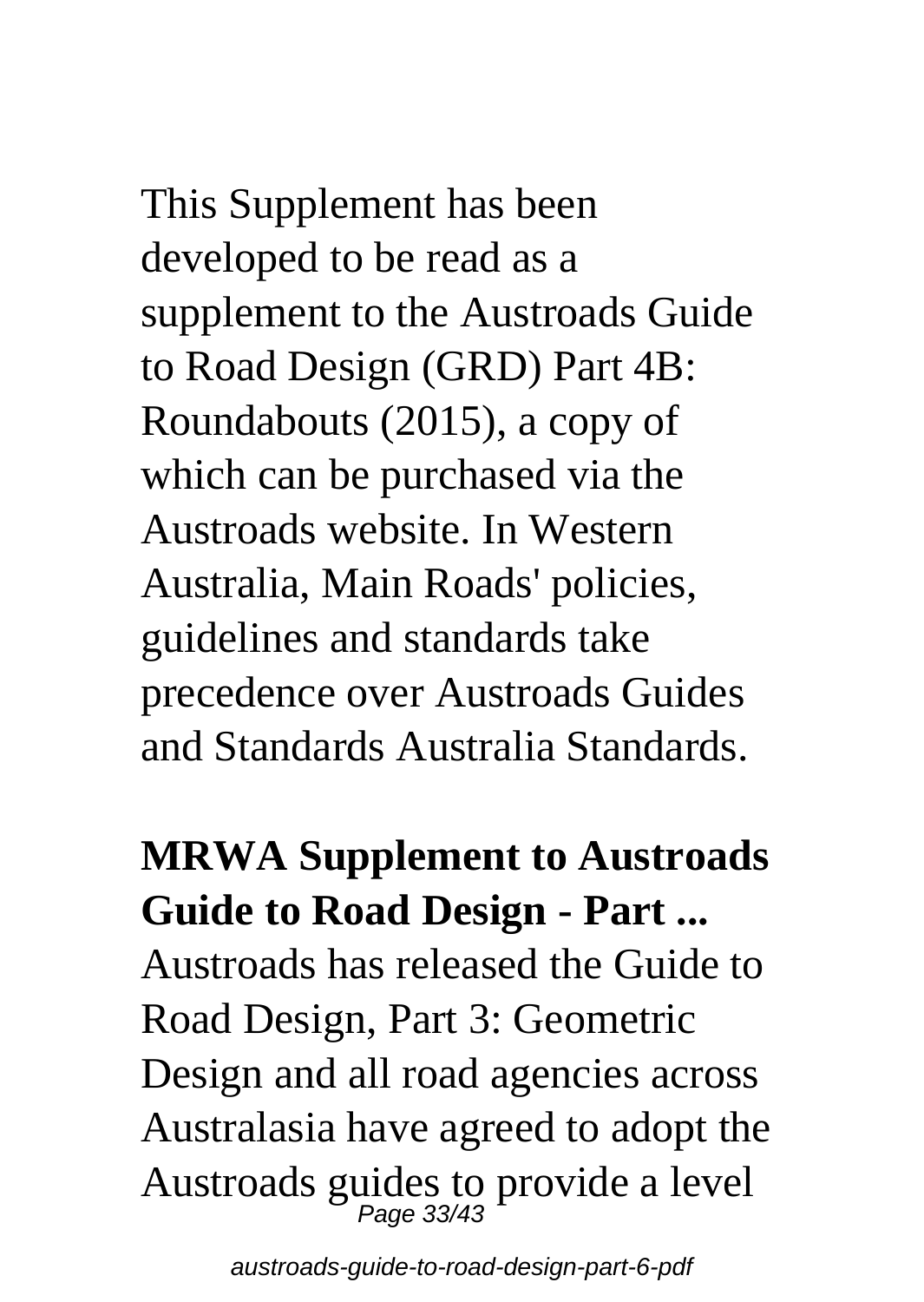of consistency and harmonisation across all jurisdictions.

# **Austroads Guide to Road Design Part 3 Supplement**

Guide to Design and Operation of High Wide Load Corridors guideline Heavy Vehicle Services requirements for oversized loads Clearances between roadway profiles at grade separations shall allow for crossfall, gradient, bridge profile, structural depth and settlement.

# **MRWA Supplement to Austroads Guide to Road Design - Part ...** Road Planning and Design Manual – Edition 2:  $V_{Page\,34/43}^{O}$ , Transport and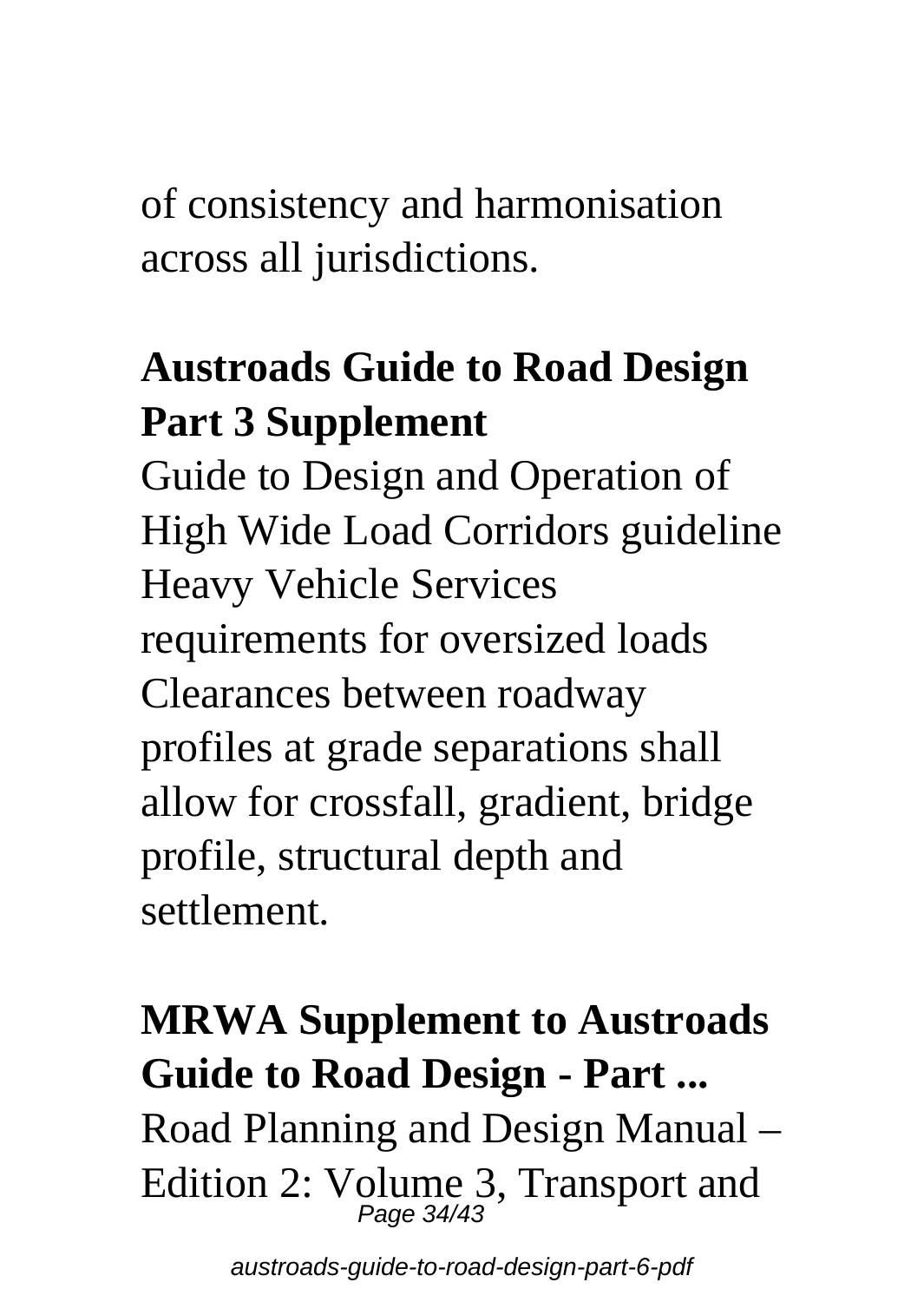Main Roads, September 2020 i Relationship with Austroads Guide to Road Design – Part 3 (2016) The Department of Transport and Main Roads has, in principle, agreed to adopt the standards

## **Supplement to Austroads Guide to Road Design Part 3 ...**

VicRoads Supplement to Austroads Guide to Road Design – Part 6A Rev. 2.0 – Dec 2012 Part 6A – Page 1 . VicRoads Supplement to the Austroads Guide to Road Design . Part 6A – Pedestrian and Cyclist Paths NOTE: This VicRoads Supplement must be read in conjunction with the Austroads Guide to Road Design.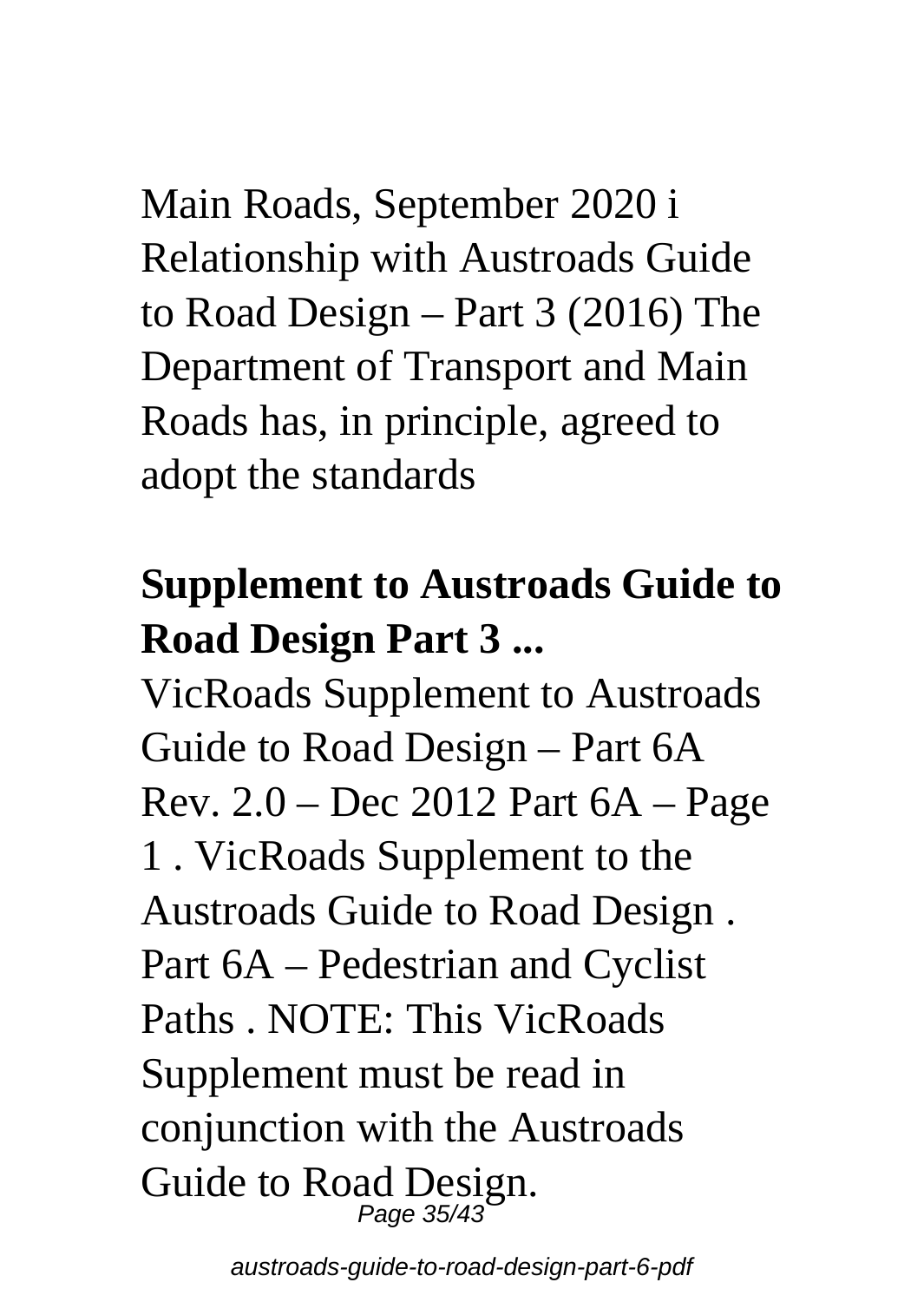# **VicRoads Supplement to AGRD Part 6a - Pedestrian and ...** Guide to Road Design Part 3: Geometric Design Sydney 2009 Austroads profile Austroads purpose is to contribute to improved Australian and New Zealand transport outcomes by: providing expert advice to SCOT and ATC on road and road transport issues facilitating collaboration between road agencies promoting harmonisation, consistency and uniformity in road and related operations undertaking ...

Page 36/43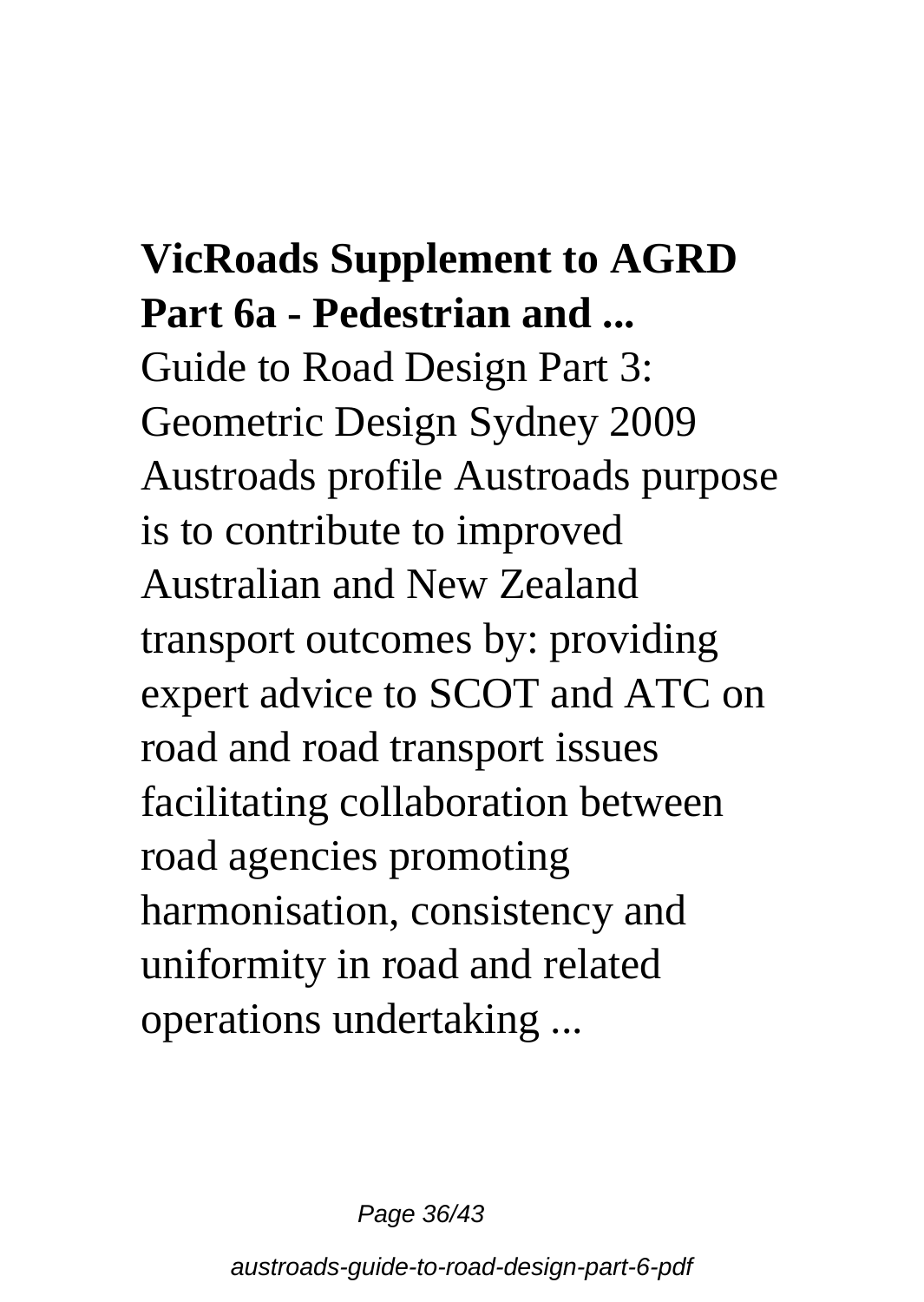*Guide to Road Design Part 6: Roadside Design, Safety and Barriers provides guidance on roadside design and in particular guidance on evaluating the risk of a roadside and the selection and use of road safety barrier systems. Supplement to Austroads Guide to Road Design Part 3 ...*

*The Austroads Guides and the Main Roads Supplementary Information give ranges of values within which the Designer has reasonable flexibility to produce an appropriate design solution for a specific problem, whilst retaining a reasonable overall level of uniformity. 3.3 Context-Sensitive Design MRWA Supplement to Austroads Guide to Road Design - Part 4 ...*

Guide to Road Design Part 3: Geometric Design Sydney 2009 Austroads profile Page 37/43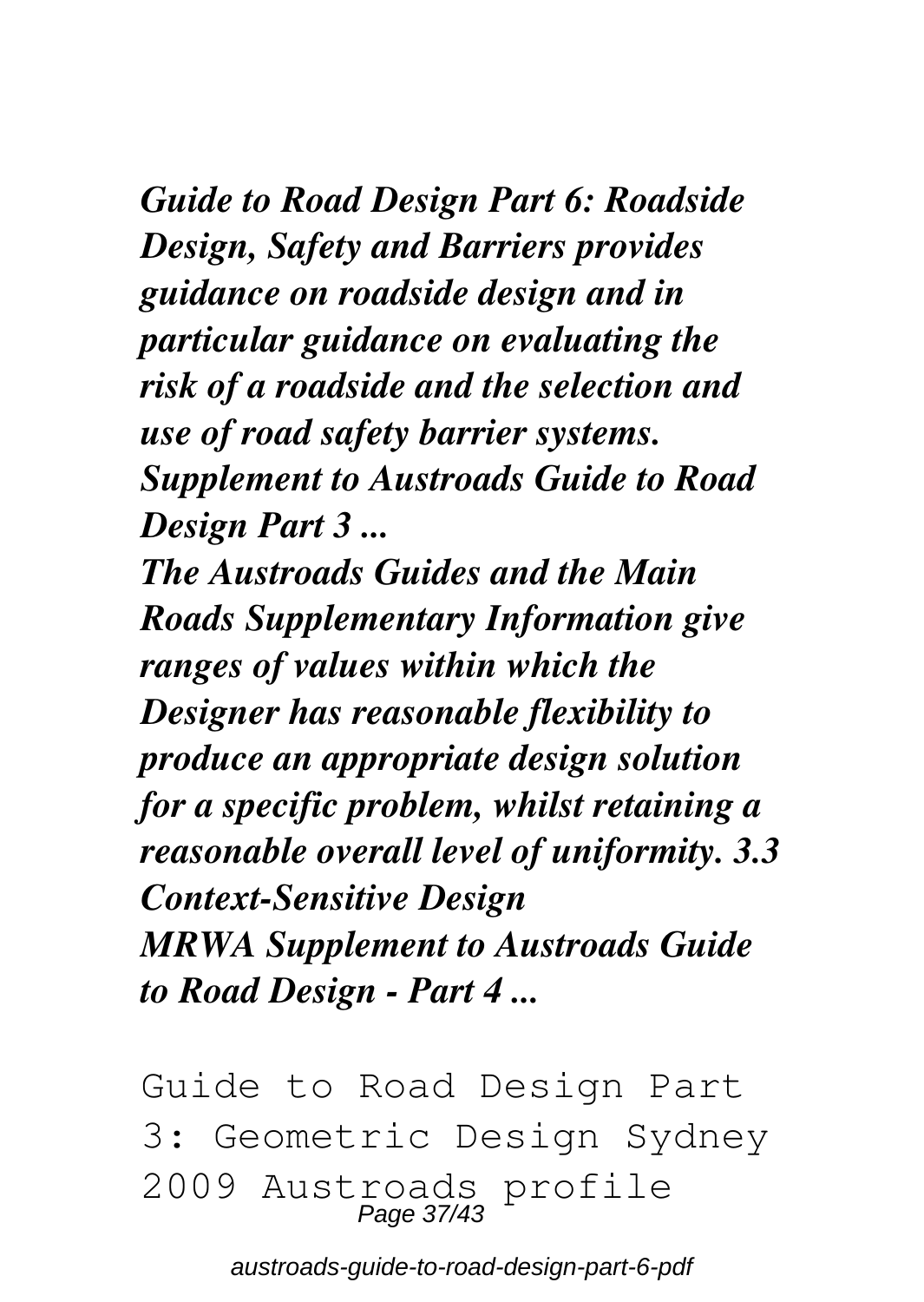# Austroads purpose is to

contribute to improved Australian and New Zealand transport outcomes by: providing expert advice to SCOT and ATC on road and road transport issues facilitating collaboration between road agencies promoting harmonisation, consistency and uniformity in road and related operations undertaking ... **Guide to Road Design Part 3: Geometric Design -**

#### **Austroads**

This Supplement has been developed to be read as a supplement to the Austroads Guide to Road

#### Page 38/43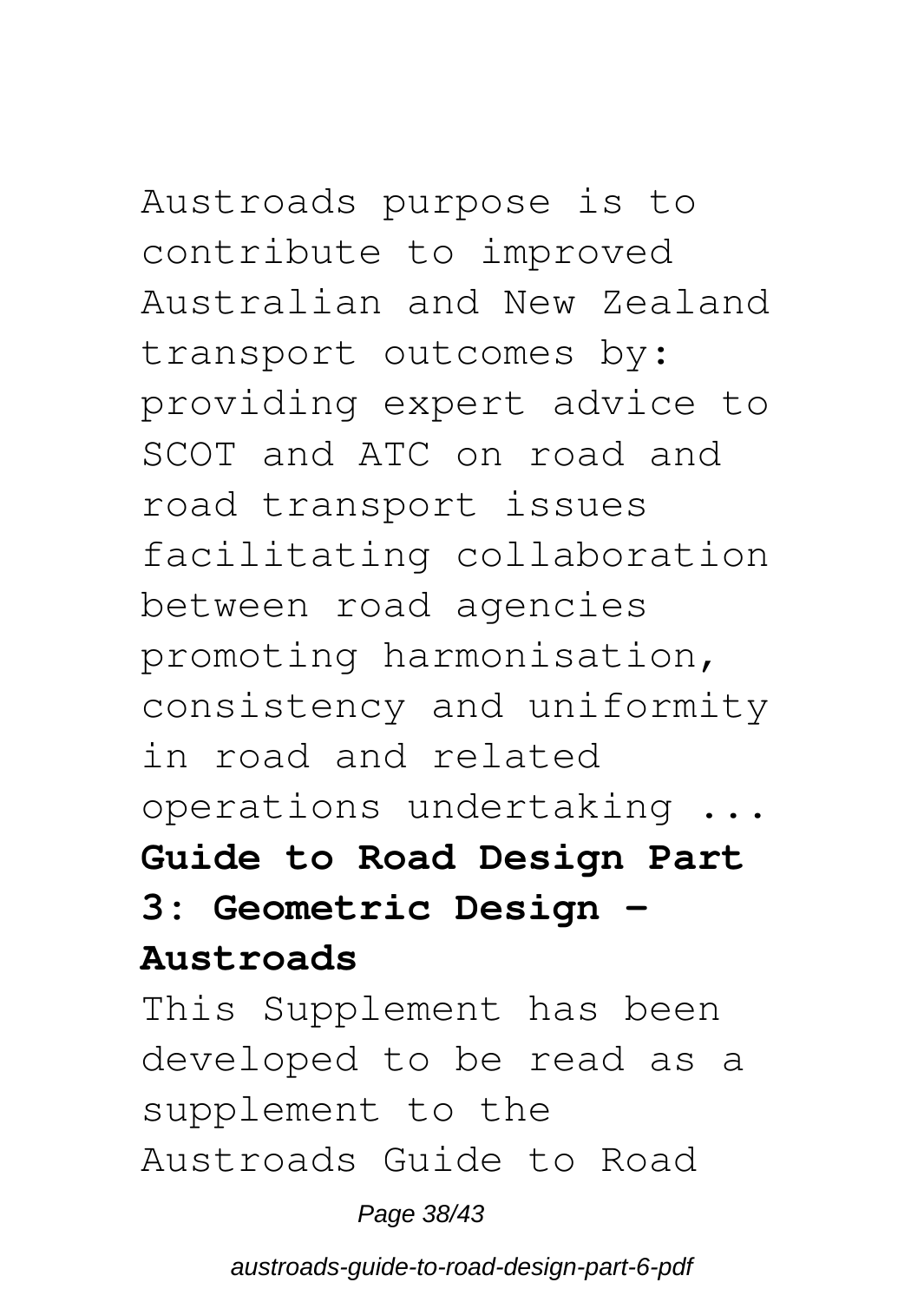Design (GRD) Part 4B: Roundabouts (2015), a copy of which can be purchased via the Austroads website. In Western Australia, Main Roads' policies, guidelines and standards take precedence over Austroads Guides and Standards Australia Standards. **MRWA Supplement to**

**Austroads Guide to Road Design - Part 3 ...**

Guidance is provided to practitioners on the range of influences, information, data, criteria and other considerations that may have to be assessed in developing a road project. The Guide also describes the basis of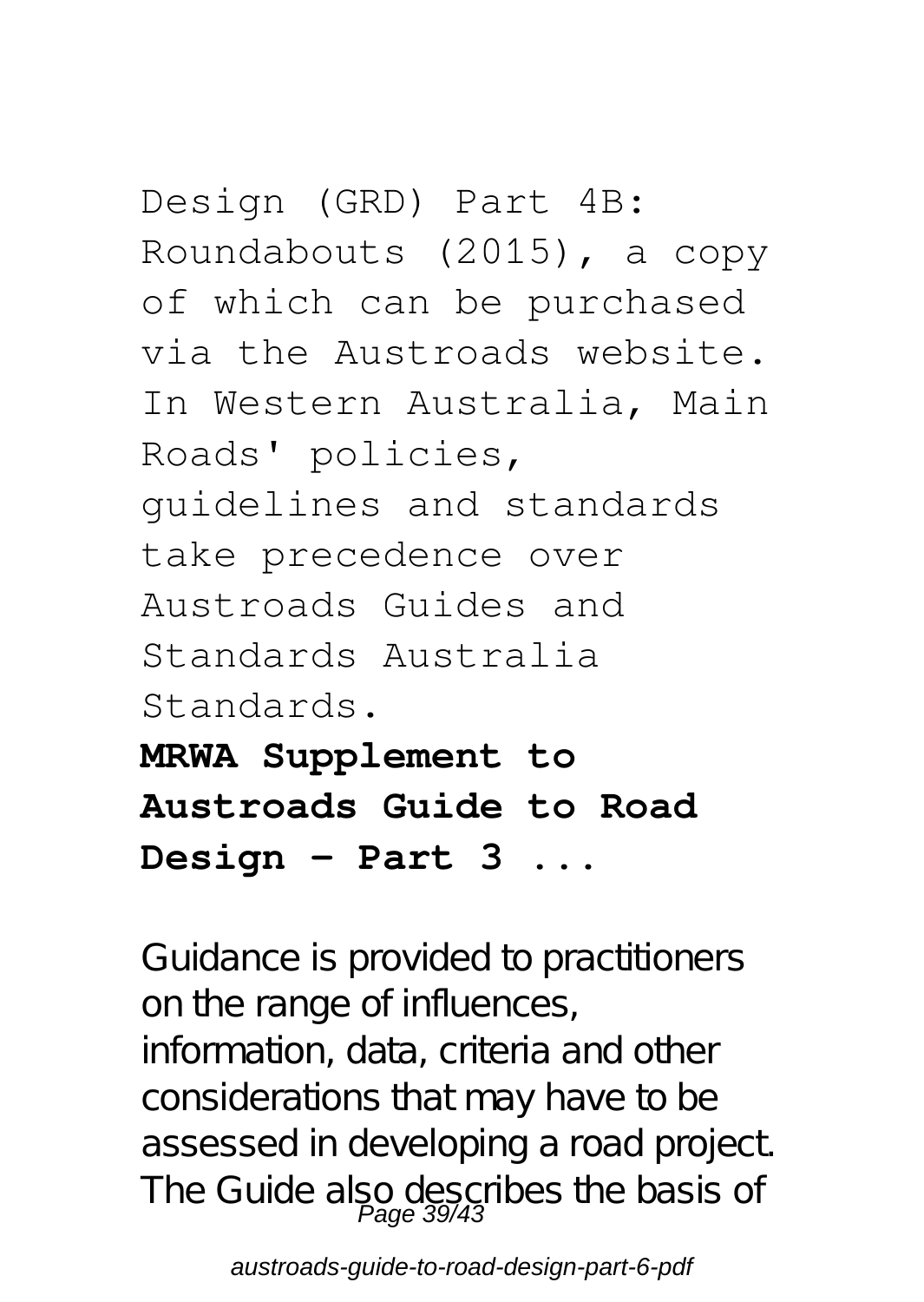the guidelines and the context in which they should be applied.

Austroads Guide to Road Design Part 3: Session 1 of 2 Austroads Guide to Road Tunnels - An overview of the three-part series *Drainage Design - an overview of the Austroads Guide to Drainage Design* **Roadway Fundamentals - Introduction to road design, cross sections and alignments** 2016 10 25 14 00 Austroads Guide to Road Design Part 3 Geometric Design 2 Part Webinar Basic Geometric Road Design *Road Layout using the Principles of Roadway Hierarchy. (No Mods) SIX THINGS TO AVOID IN CITIES SKYLINES From A Town Planner* COMPLETE BEGINNERS GUIDE TO PUBLIC TRANSPORT in Cities Skylines | Town Planner Tips *Why Roundabouts Are So Important* Page 40/43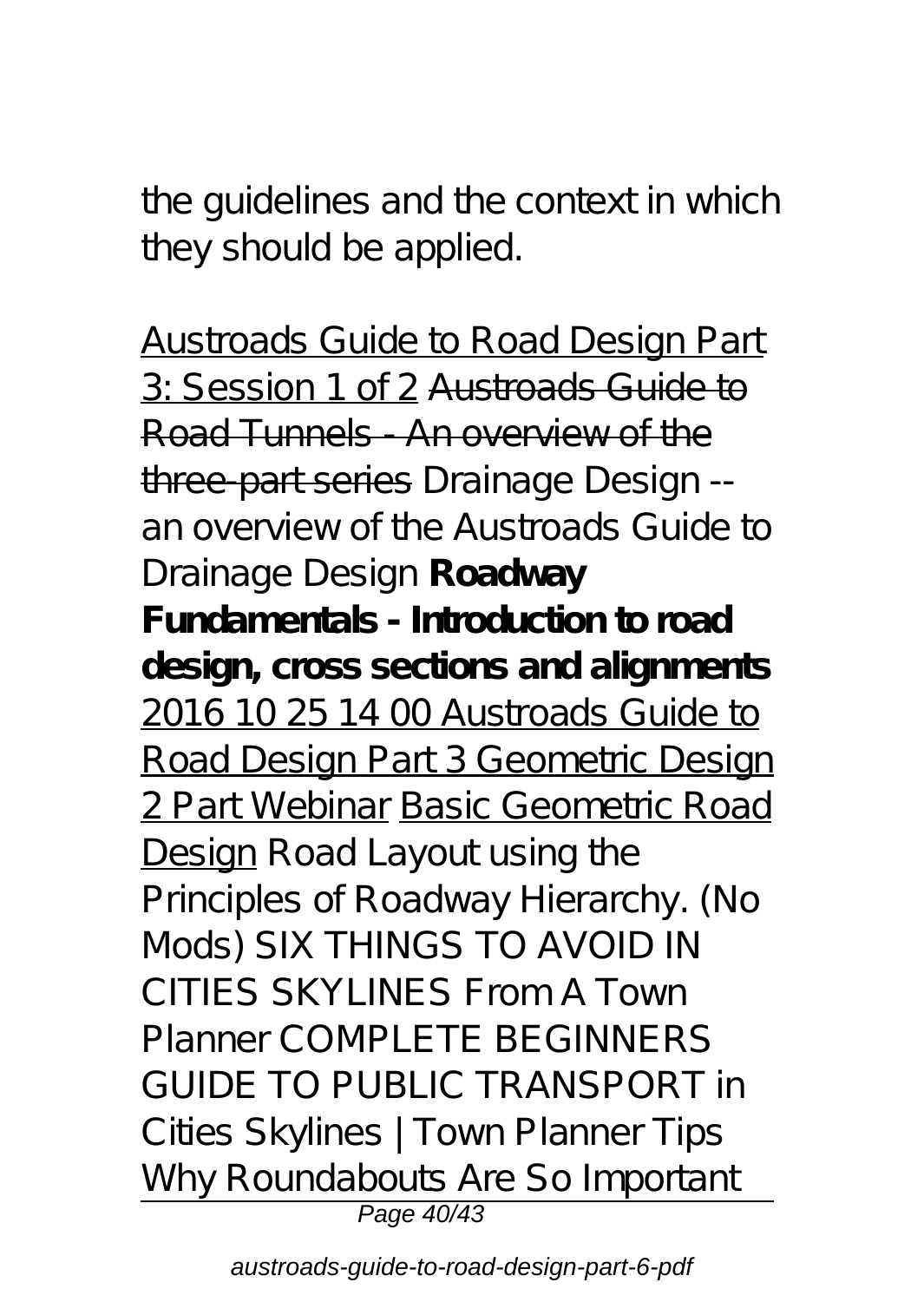### How to analyze and fix traffic congestion - 5 Top Tips for Cities Skylines*THE BATTERY | A Super-Easy Start in Cities: Skylines* **Road Hierarchy with Czardus | Tutorial | Cities: Skylines**

Farm roadway design*AASHTO Bike Guide Video* Project Geometric Design Requirements Highway Design - Introduction to Horizontal and Vertical Alignment Infrastructure Thought Leaders Series: Pavement Design and Stabilisation Mechanisms (VIC)e Road Hierarchy Tutorial | Cities: Skylines | Ep. 10

Road Layout Basics — Design Guide (Cities Skylines Tutorial)*Principles of Road Hierarchy | Unmodded Cities: Skylines – Design and Manage, Part 52* **2 Part Webinar A new approach to asphalt pavement design session 1** *Road design using Civil 3D - Quick* Page 41/43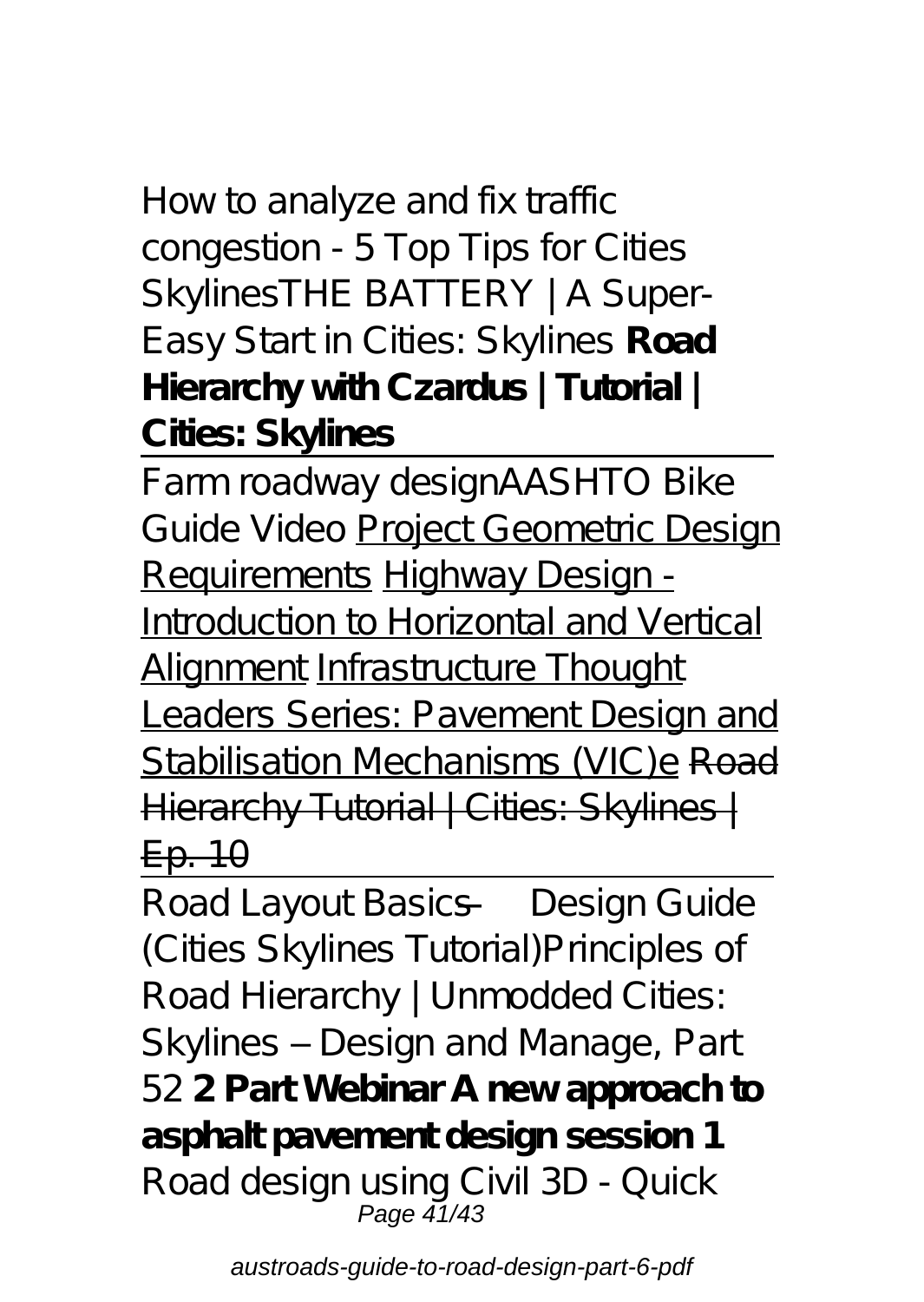*start guide - All steps Civil Designer Software User Guide Tutorial (3) - Road Design* New Austroads Standards: QTMR - 12d Model International User Conference 2010 Design of Flexible Pavement! Lecture-13 Road Layout and Design with Pres | Modded Tutorial | Cities: Skylines *AASHTO Bike Guide: Off Road Facilities: Shared Use Path Design Oct. 9, 2012* ROAD DESIGN TUTORIAL FROM START TO FINISH **Austroads Guide To Road Design**

Guide to Design and Operation of High Wide Load Corridors guideline Heavy Vehicle Services requirements for oversized loads Clearances between roadway profiles at grade separations shall allow for crossfall, gradient, bridge profile, structural depth and settlement.

Page 42/43